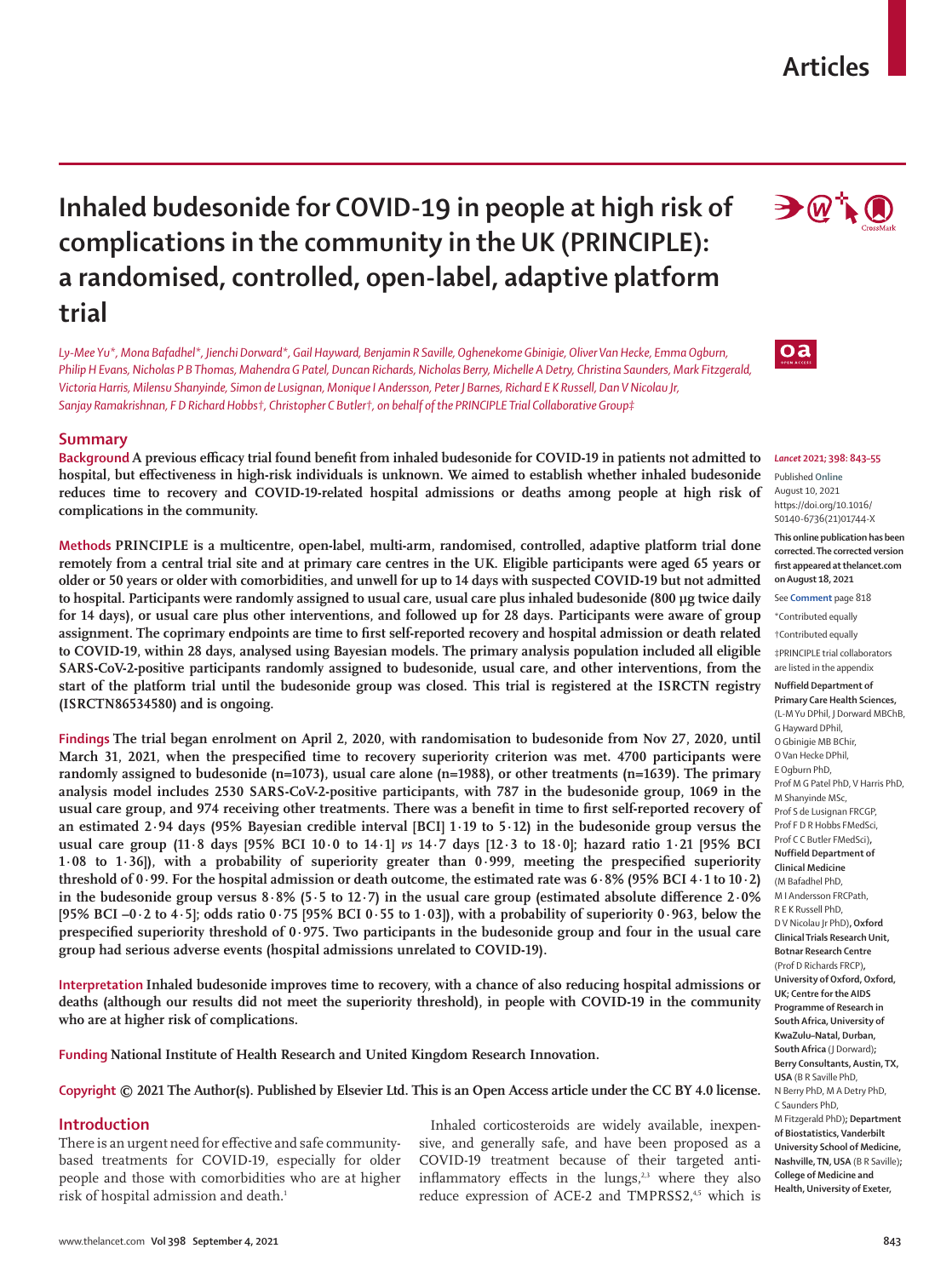**Exeter, UK** (Prof P H Evans FRCGP)**; National Institute for Health Research Clinical Research Network, National Institute for Health Research, London, UK** (Prof P H Evans, N P B Thomas PhD)**; Royal College of General Practitioners, London, UK** (N P B Thomas)**; National Heart and Lung Institute, Imperial College, London, UK** (Prof P J Barnes FRS)**; UQ Centre for Clinical Research, University of Queensland, Brisbane, QLD, Australia** (D V Nicolau Jr)**; National Institute for Health Research Oxford Biomedical Research Centre, Oxford, UK** (S Ramakrishnan MBBS)

Correspondence to: Prof Christopher C Butler, Nuffield Department of Primary Care Health Sciences, University of Oxford, Oxford OX2 6GG, UK **christopher.butler@phc.ox. ac.uk**

Prof F D Richard Hobbs, Nuffield Department of Primary Care Health Sciences, University of Oxford, Oxford OX2 6GG, UK **richard.hobbs@phc.ox.ac.uk** See **Online** for appendix

or

For the **PRINCIPLE trial website**  see [www.principletrial.org](http://www.principletrial.org)

### **Research in context**

## **Evidence before this study**

We did a search of PubMed on June 24, 2021, using the following search terms "(randomised OR trial) AND (budesonide OR inhaled corticosteroids OR inhaled steroids) AND (COVID\* OR SARS-CoV-2 OR SARS-CoV)", with no date or language restrictions. The search identified 44 results, one of which reported findings from a randomised controlled trial. In the STOIC phase 2, open-label trial, among adults aged 18 years and older with early, suspected COVID-19 in the community, 146 participants were randomly assigned to inhaled budesonide 800 µg twice a day until symptoms resolved, or usual care. The primary outcome of COVID-19 related urgent care or emergency department assessment, or hospital admission, was achieved in one (1%) of 70 participants receiving budesonide versus ten (14%) of 69 receiving usual care (difference in proportions 0·131 [95% CI 0·043–0·218], p=0·004). Secondary outcomes in STOIC also favoured budesonide over usual care with respect to time to self-reported recovery, symptom persistence at day 14, and resolution of fever. A search of ClinicalTrials.gov on June 24, 2021, using the terms "COVID-19" and "ciclesonide" OR "mometasone" OR "fluticasone" OR "beclometasone" OR "budesonide", identified ten additional ongoing or completed

relevant for airway epithelial cell entry by SARS-CoV-2.6 Inhaled steroids also reduce replication of SARS-CoV-2 in epithelial cells in vitro.7 Early in the COVID-19 pandemic, the low prevalence of asthma and chronic obstructive pulmonary disease among people admitted to hospital with COVID-19 led to speculation that the inhaled corticosteroids used to treat these conditions might be protective.2,3 Furthermore, systemic corticosteroids reduce deaths in patients admitted to hospital with COVID-19,8,9 probably because the hyperinflammatory state is responsible for the subsequent damage from SARS-CoV-2 infection.10 However, subgroup analyses in the RECOVERY trial suggested no benefit, and possible harm, with use of systemic corticosteroids in patients admitted to hospital not requiring oxygen.8 In addition, observational, population-based studies in primary care in the UK found an increased risk of COVID-19 hospital admission or death among people prescribed inhaled corticosteroids for chronic lung disease,<sup>11,12</sup> although residual confounding by unmeasured disease severity could not be ruled out. An efficacy trial of adults with early COVID-19 in the community found inhaled budesonide reduced COVID-19-related emergency assessments or hospital admissions, and time to self-reported recovery.<sup>13</sup> However, thus far, there are no results reported from large effectiveness trials of inhaled budesonide for COVID-19.

We therefore aimed to establish the effectiveness of inhaled budesonide in reducing recovery time and rates of COVID-19-related hospital admission or death in people at high risk of an adverse outcome in the community.

randomised controlled trials assessing budesonide as treatment for COVID-19 studies, none of which had reported results.

## **Added value of this study**

To our knowledge, PRINCIPLE is the first pragmatic randomised trial to report the effectiveness of an inhaled corticosteroid for people with COVID-19 in the community. We found that inhaled budesonide reduced time to recovery by 3 days, with a high probability of also reducing COVID-19-related hospital admissions or deaths by an absolute difference of 2%.

# **Implications of all the available evidence**

PRINCIPLE is the first randomised trial to demonstrate effectiveness of inhaled budesonide to treat COVID-19 in the community, and builds on earlier evidence from the phase 2 STOIC trial. Reducing time to recovery is an important outcome for patients, whereas potential prevention of hospital admissions or deaths would lessen the burden on hospitals during COVID-19 surges. There was no evidence in the STOIC trial of a negative effect of budesonide on SARS-CoV-2 viral loads, and in PRINCIPLE there were no concerning safety signals for inhaled budesonide. Inhaled budesonide should be considered for patients with COVID-19 who are at higher risk of complications in the community.

# **Methods Study design**

PRINCIPLE is a multicentre, open-label, multi-arm, prospective, randomised, controlled, adaptive platform trial of interventions against COVID-19 in people aged 65 years or older or 50 years or older with comorbidities, done remotely from a central trial site and at primary care centres in the UK. The protocol is available in the appendix (pp 4–80) and on the [trial website](http://www.principletrial.org). A platform trial allows multiple treatments for the same disease to be assessed simultaneously. A master protocol defines prospective decision criteria for dropping interventions for futility, declaring interventions superior, or adding new interventions.14 The interventions assessed in PRINCIPLE were hydroxychloroquine, azithromycin,<sup>15</sup> doxycycline,<sup>16</sup> colchicine, favipiravir and, reported here, inhaled budesonide.

The UK Medicines and Healthcare products Regulatory Agency and the South Central-Berkshire Research Ethics Committee (ref 20/SC/0158) approved the trial protocol. Online consent was obtained from all participants before enrolment.

### **Participants**

People in the community were eligible if they were aged at least 65 years, or at least 50 years with comorbidities, and had ongoing symptoms from PCR-confirmed or suspected COVID-19 (in accordance with the UK National Health Service definition of high temperature, new, continuous cough, or change in sense of smell or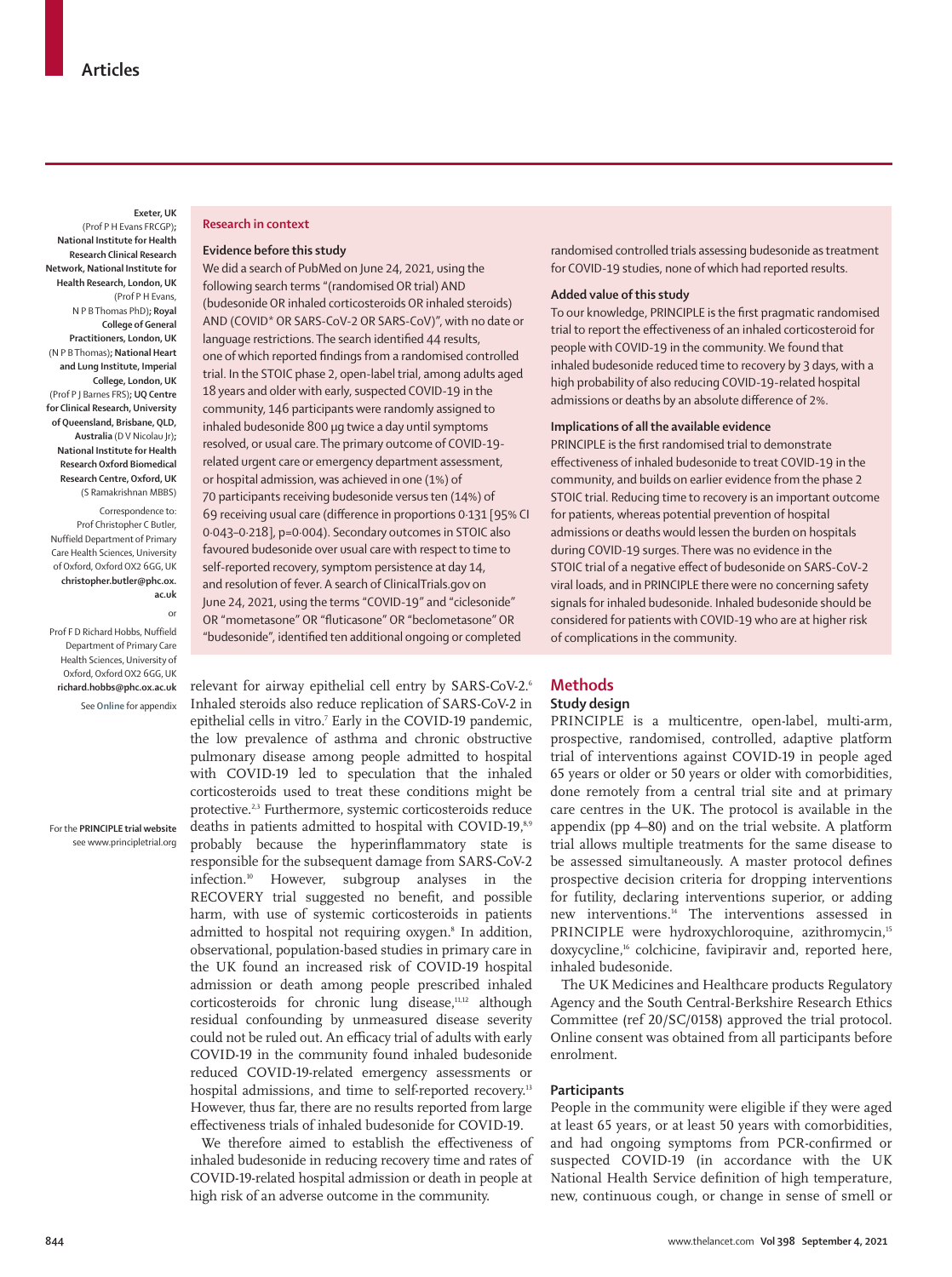taste), $17,18$  which had started within the previous 14 days. Comorbidities required for eligibility in those aged 50–65 years were heart disease, hypertension, asthma or lung disease, diabetes, hepatic impairment, stroke or neurological problems, weakened immune system (eg, receiving chemotherapy), and self-reported obesity or body-mass index of at least 35 kg/m². People were ineligible to be assigned to budesonide if they were already taking inhaled or systemic corticosteroids, were unable to use an inhaler, or if inhaled budesonide was contraindicated according to the British National Formulary. Initially, eligible people were recruited, screened, and enrolled through participating general medical practices, but from May 17, 2020, people across the UK could enrol online or by telephone. After patients completed a baseline and screening questionnaire, a clinician or trained research nurse confirmed eligibility using the patient's primary care medical record, accessed remotely where necessary, before conducting randomisation. To increase recruitment from ethnic minority and socially deprived communities, which have been disproportionally affected by COVID-19, we used several outreach strategies, including the appointment in September, 2020, of an expert working with ethnic minority groups; active collaborations with community, religious, and health organisations; and promotion in multiple languages through a range of media.<sup>19</sup>

# **Randomisation and masking**

Eligible, consenting participants were randomly assigned using a secure, in-house, web-based randomisation system (Sortition version 2.3) to budesonide, usual care, or other treatments. Randomisation probabilities were established using response-adaptive randomisation via regular interim analyses, which allows allocation of more participants to interventions with better observed time-to-recovery outcomes (appendix pp 140–142). Between Dec 14, 2020, and March 4, 2021, when only the budesonide and usual care groups were open, there was 1:1 allocation between each, stratified by age (<65 years *vs* ≥65 years), and presence of comorbidity (yes *vs* no). The trial team was masked to randomisation probabilities, but all participants were aware of group assignment.

## **Procedures**

Participants received usual care plus inhaled budesonide 800 µg twice daily for 14 days (Pulmicort Turbohaler, AstraZeneca, Luton, UK), or usual care alone. The breath-actuated inhaler was chosen because of its ease of use, and was either prescribed or issued directly by the participant's general medical practitioner, or issued centrally by the study team and delivered to the participant by urgent courier. Participants in the budesonide group were sent a video link demonstrating inhaler use, with additional telephone support where necessary. Usual care in the UK National Health Service for suspected COVID-19 in the community is largely focused on managing symptoms with antipyretics, with antibiotics only recommended if bacterial pneumonia is suspected.<sup>20,21</sup>

Participants were followed up through an online, daily symptom diary for 28 days after randomisation, supplemented with telephone calls to non-responders on days 7, 14, and 28. The diary includes questions about illness recovery (ascertained by answering the question, "Do you feel recovered today? (ie, symptoms associated with illness are no longer a problem) yes *vs* no"), overall illness severity (a rating of how well they are feeling on a scale of 1–10, 1 being the worst and 10 being the best), individual symptom severity on a four point scale (0 being no problem to 3 being major problem), and health-care service use. Participants could nominate a trial partner to help provide follow-up data. We obtained consent to ascertain health-care use outcome data from general practice and hospital records. We aimed to provide a self-swab for SARS-CoV-2 confirmatory PCR testing, but capacity issues early in the pandemic meant testing was unavailable for some participants.

## **Outcomes**

The trial commenced with the primary outcome of COVID-19-related hospital admission or death within 28 days. However, hospital admission rates in the  $UK^{22}$ were lower than initially expected.<sup>23</sup> Therefore, the trial management group and trial steering committee recommended amending the primary outcome to also include illness duration, $24,25$  which is an important outcome for patients and has substantial economic and social impacts. This received ethical approval on Sept 16, 2020, and was implemented before performing any interim analyses. Thus, the trial has two coprimary endpoints measured within 28 days of randomisation: time to first reported recovery defined as the first instance that a participant reports feeling recovered; and hospital admission or death related to COVID-19. Decisions about COVID-19 relatedness were made after independent review of available data by two clinicians masked to treatment allocation and study identifiers.

Secondary outcomes (defined in section 3.3 of the master statistical analysis plan; appendix pp 102–109) include a binary outcome of early, sustained recovery (recovered by day 14 and remains recovered until day 28), time to sustained recovery (date participant first reports recovery and subsequently remains well until 28 days), daily rating of 1–10 of how well participants feel, time to initial alleviation of symptoms (date symptoms first reported as minor or none), time to sustained alleviation of symptoms (date symptoms first reported as minor or none and subsequently remain minor or none until 28 days), time to initial reduction of severity of symptoms (date symptom severity reported at least one grade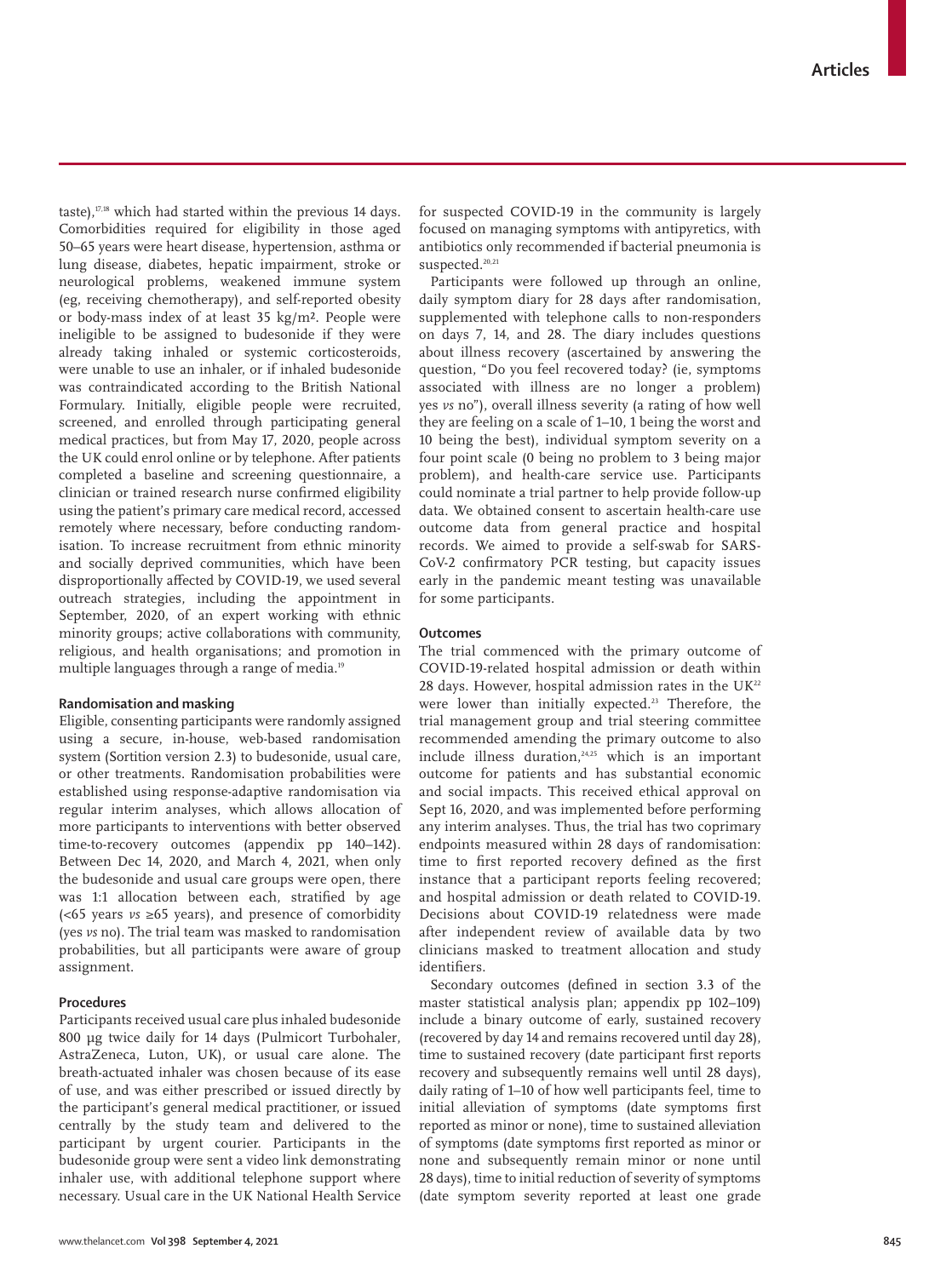

## *Figure 1:* **Trial profile**

GP=general practitioner. \*Participants provided no diary information. †Analysis for secondary outcomes.

lower), contacts with health services, hospital assessment without admission, oxygen administration, intensive care unit admission, mechanical ventilation, adherence to study treatment, WHO-5 Well-Being Index,<sup>26</sup> and reports of new household infections. All time-to-event analyses used date of randomisation as baseline. We

included secondary outcomes that capture sustained recovery because of the often recurrent and relapsing nature of COVID-19 symptoms. Serious adverse events other than the coprimary outcome of hospital admission or death related to COVID-19 were measured in all trial groups.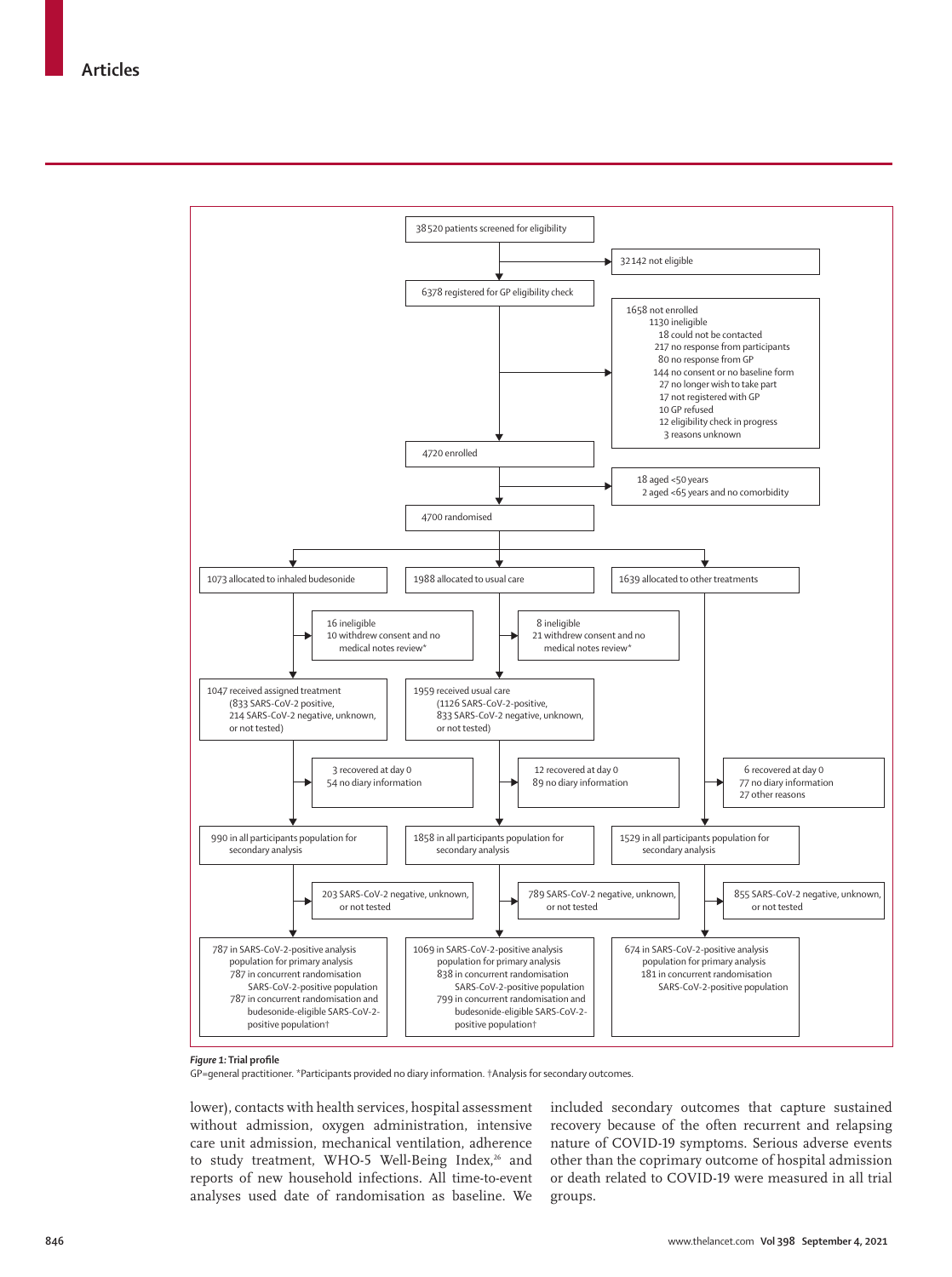|                                                                 | Primary analysis population     |                           | population                      | Concurrent randomisation analysis |  |  |
|-----------------------------------------------------------------|---------------------------------|---------------------------|---------------------------------|-----------------------------------|--|--|
|                                                                 | Inhaled budesonide<br>$(n=833)$ | Usual care*<br>$(n=1126)$ | Inhaled budesonide<br>$(n=833)$ | Usual care<br>$(n=886)$           |  |  |
| Age                                                             |                                 |                           |                                 |                                   |  |  |
| Mean (SD), years                                                | 64.7(7.3)                       | 63.8(7.8)                 | 64.7(7.3)                       | 64.5(7.7)                         |  |  |
| 50-64 years                                                     | 297 (36%)                       | 475 (42%)                 | 297 (36%)                       | 322 (36%)                         |  |  |
| $\geq 65$ years                                                 | 536 (64%)                       | 651 (58%)                 | 536 (64%)                       | 564 (64%)                         |  |  |
| Sex                                                             |                                 |                           |                                 |                                   |  |  |
| Female                                                          | 429 (52%)                       | 586 (52%)                 | 429 (51%)                       | 455 (51%)                         |  |  |
| Male                                                            | 404 (48%)                       | 540 (48%)                 | 404 (48%)                       | 431 (49%)                         |  |  |
| Ethnicity <sup>†</sup>                                          |                                 |                           |                                 |                                   |  |  |
| White                                                           | 767 (92%)                       | 1038 (92%)                | 767 (92%)                       | 820 (93%)                         |  |  |
| Mixed                                                           | 9(1%)                           | 5(1%)                     | 9(1%)                           | $4(-1%)$                          |  |  |
| South Asian                                                     | 43 (5%)                         | 64 (6%)                   | 43 (5%)                         | 48 (5%)                           |  |  |
| <b>Black</b>                                                    | 6(1%)                           | 4(1%)                     | 6(1%)                           | $3(-1%)$                          |  |  |
| Other                                                           | 8(1%)                           | 14 (1%)                   | 8(1%)                           | 11(1%)                            |  |  |
| Missing                                                         | $\mathbf 0$                     | $1(-1%)$                  | $\boldsymbol{0}$                | $\,0\,$                           |  |  |
| Index of multiple deprivation quintile                          |                                 |                           |                                 |                                   |  |  |
| 1 (most deprived)                                               | 140 (17%)                       | 196 (17%)                 | 140 (17%)                       | 149 (17%)                         |  |  |
| $\overline{2}$                                                  | 157 (19%)                       | 187 (17%)                 | 157 (19%)                       | 156 (18%)                         |  |  |
| 3                                                               | 164 (20%)                       | 227 (20%)                 | 164 (20%)                       | 180 (20%)                         |  |  |
| $\overline{4}$                                                  | 180 (22%)                       | 252 (22%)                 | 180 (22%)                       | 202 (23%)                         |  |  |
| 5 (least deprived)                                              | 190 (23%)                       | 264 (23%)                 | 190 (23%)                       | 199 (22%)                         |  |  |
| Missing                                                         | $2(-1%)$                        | $\mathsf 0$               | $2(-1%)$                        | $\mathsf{O}\xspace$               |  |  |
| Duration of illness before randomisation, days                  | $6.0(4.0-9.0)$                  | $6.0(4.0-9.0)$            | $6.0(4.0-9.0)$                  | $6.0(4.0-9.0)$                    |  |  |
| Smoking status                                                  |                                 |                           |                                 |                                   |  |  |
| Current smoker                                                  | 44 (5%)                         | 60 (5%)                   | 44 (5%)                         | 45 (5%)                           |  |  |
| Former smoker                                                   | 342 (41%)                       | 460 (41%)                 | 342 (41%)                       | 363 (41%)                         |  |  |
| Never smoker                                                    | 440 (53%)                       | 592 (53%)                 | 440 (53%)                       | 468 (53%)                         |  |  |
| Missing                                                         | 7(1%)                           | 14 (1%)                   | 7(1%)                           | 10 (1%)                           |  |  |
| Received SARS-CoV-2 vaccination                                 | 111 (13%)                       | 108 (10%)                 | 111 (13%)                       | 108 (12%)                         |  |  |
| Vaccine doses received                                          |                                 |                           |                                 |                                   |  |  |
| One dose                                                        | 105 (13%)                       | 100 (9%)                  | 105 (13%)                       | 100 (11%)                         |  |  |
| Two doses                                                       | 6(1%)                           | 8(1%)                     | 6(1%)                           | 8(1%)                             |  |  |
| Comorbidity                                                     | 665 (80%)                       | 916 (81%)                 | 665 (80%)                       | 705 (80%)                         |  |  |
| Number of comorbidities                                         | $1(1-2)$                        | $1(1-2)$                  | $1(1-2)$                        | $1(1-2)$                          |  |  |
| Comorbidities<br>Asthma, chronic obstructive pulmonary disease, | 72 (9%)                         | 174 (15%)                 | 72 (9%)                         | 96 (11%)                          |  |  |
| or lung disease                                                 |                                 |                           |                                 |                                   |  |  |
| <b>Diabetes</b>                                                 | 169 (20%)                       | 251 (22%)                 | 169 (20%)                       | 200 (23%)                         |  |  |
| Heart problems‡                                                 | 139 (17%)                       | 171 (15%)                 | 139 (17%)                       | 134 (15%)                         |  |  |
| High blood pressure requiring medication                        | 382 (46%)                       | 486 (43%)                 | 382 (46%)                       | 388 (44%)                         |  |  |
| Liver disease                                                   | 17(2%)                          | 22(2%)                    | 17 (2%)                         | 20(2%)                            |  |  |
| Stroke or other neurological problem                            | 51(6%)                          | 59 (5%)                   | 51 (6%)                         | 43 (5%)                           |  |  |
| Taking angiotensin-converting enzyme inhibitor§                 | 199 (24%)                       | 235 (21%)                 | 199 (24%)                       | 185 (21%)                         |  |  |
| Missing                                                         | $3(-1%)$                        | 6(1%)                     | 3(1%)                           | $3(-1%)$                          |  |  |
| Fever                                                           |                                 |                           |                                 |                                   |  |  |
| No problem                                                      | 414 (50%)                       | 524 (47%)                 | 414 (50%)                       | 413 (47%)                         |  |  |
| Mild problem                                                    | 242 (29%)                       | 359 (32%)                 | 242 (29%)                       | 290 (33%)                         |  |  |
| Moderate problem                                                | 152 (18%)                       | 207 (18%)                 | 152 (18%)                       | 153 (17%)                         |  |  |
| Major problem                                                   | 25 (3%)                         | 36 (3%)                   | 25 (3%)                         | 30 (3%)                           |  |  |
|                                                                 |                                 |                           |                                 | (Table 1 continues on next page)  |  |  |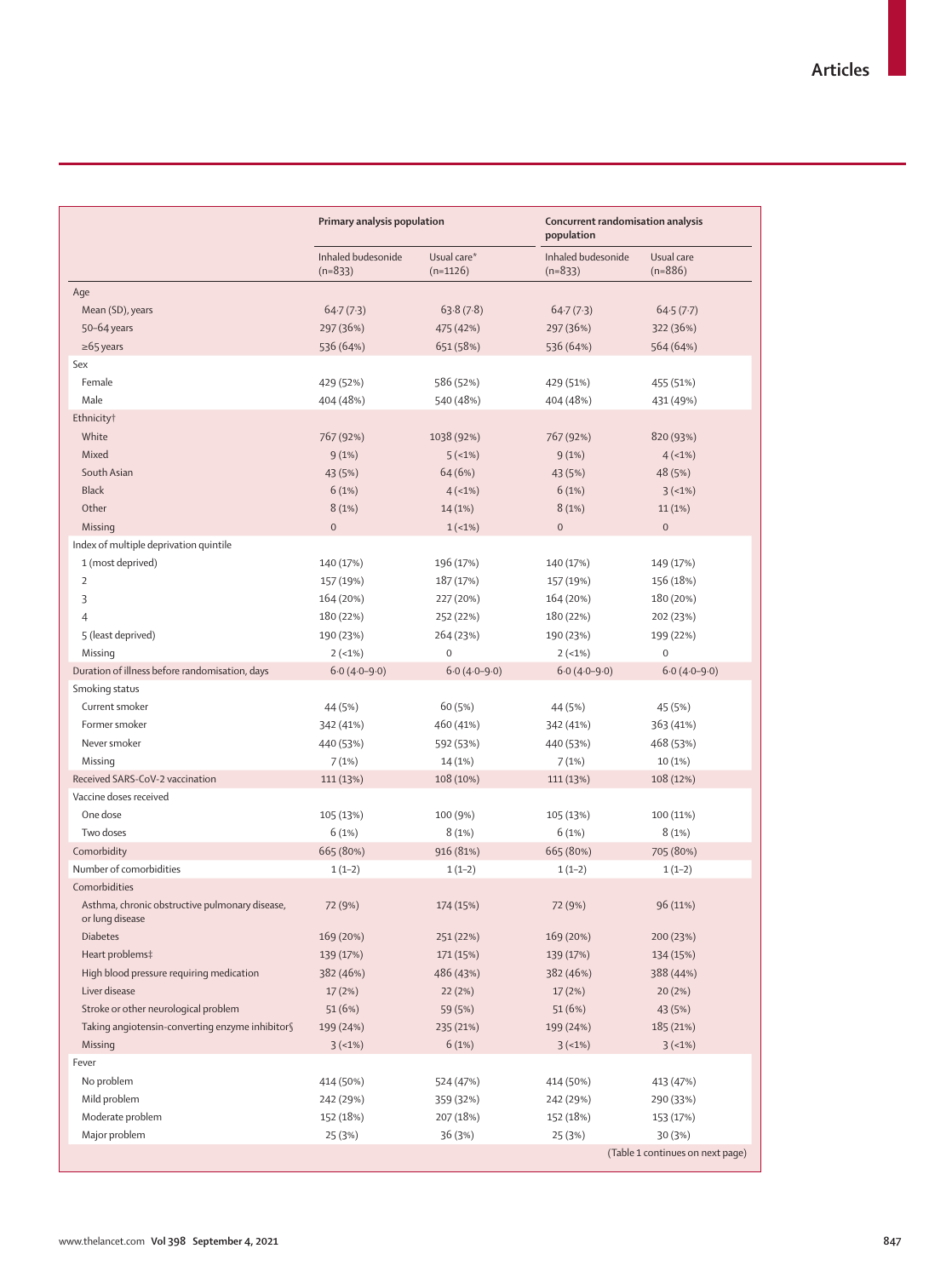| Usual care*<br>Inhaled budesonide<br>Usual care<br>Inhaled budesonide<br>$(n=833)$<br>$(n=833)$<br>$(n=886)$<br>$(n=1126)$<br>(Continued from previous page)<br>Cough<br>No problem<br>138 (17%)<br>186 (17%)<br>138 (16%)<br>134 (15%)<br>Mild problem<br>366 (44%)<br>366 (44%)<br>499 (44%)<br>382 (43%)<br>Moderate problem<br>264 (32%)<br>264 (32%)<br>373 (33%)<br>309 (35%)<br>Major problem<br>65 (8%)<br>68 (6%)<br>65 (8%)<br>61(7%)<br>Shortness of breath<br>No problem<br>522 (46%)<br>409 (49%)<br>409 (49%)<br>428 (48%)<br>Mild problem<br>282 (34%)<br>420 (37%)<br>282 (34%)<br>313 (35%)<br>Moderate problem<br>121 (15%)<br>165 (15%)<br>121 (14%)<br>127 (14%)<br>Major problem<br>21 (3%)<br>19 (2%)<br>21 (3%)<br>18 (2%)<br>Muscle ache<br>No problem<br>217 (26%)<br>262 (23%)<br>217 (26%)<br>202 (23%)<br>Mild problem<br>263 (32%)<br>412 (37%)<br>263 (32%)<br>326 (37%)<br>Moderate problem<br>246 (30%)<br>246 (29%)<br>265 (30%)<br>340 (30%)<br>Major problem<br>107 (13%)<br>112 (10%)<br>107 (13%)<br>93 (10%)<br>Nausea or vomiting |
|--------------------------------------------------------------------------------------------------------------------------------------------------------------------------------------------------------------------------------------------------------------------------------------------------------------------------------------------------------------------------------------------------------------------------------------------------------------------------------------------------------------------------------------------------------------------------------------------------------------------------------------------------------------------------------------------------------------------------------------------------------------------------------------------------------------------------------------------------------------------------------------------------------------------------------------------------------------------------------------------------------------------------------------------------------------------------|
|                                                                                                                                                                                                                                                                                                                                                                                                                                                                                                                                                                                                                                                                                                                                                                                                                                                                                                                                                                                                                                                                          |
|                                                                                                                                                                                                                                                                                                                                                                                                                                                                                                                                                                                                                                                                                                                                                                                                                                                                                                                                                                                                                                                                          |
|                                                                                                                                                                                                                                                                                                                                                                                                                                                                                                                                                                                                                                                                                                                                                                                                                                                                                                                                                                                                                                                                          |
|                                                                                                                                                                                                                                                                                                                                                                                                                                                                                                                                                                                                                                                                                                                                                                                                                                                                                                                                                                                                                                                                          |
|                                                                                                                                                                                                                                                                                                                                                                                                                                                                                                                                                                                                                                                                                                                                                                                                                                                                                                                                                                                                                                                                          |
|                                                                                                                                                                                                                                                                                                                                                                                                                                                                                                                                                                                                                                                                                                                                                                                                                                                                                                                                                                                                                                                                          |
|                                                                                                                                                                                                                                                                                                                                                                                                                                                                                                                                                                                                                                                                                                                                                                                                                                                                                                                                                                                                                                                                          |
|                                                                                                                                                                                                                                                                                                                                                                                                                                                                                                                                                                                                                                                                                                                                                                                                                                                                                                                                                                                                                                                                          |
|                                                                                                                                                                                                                                                                                                                                                                                                                                                                                                                                                                                                                                                                                                                                                                                                                                                                                                                                                                                                                                                                          |
|                                                                                                                                                                                                                                                                                                                                                                                                                                                                                                                                                                                                                                                                                                                                                                                                                                                                                                                                                                                                                                                                          |
|                                                                                                                                                                                                                                                                                                                                                                                                                                                                                                                                                                                                                                                                                                                                                                                                                                                                                                                                                                                                                                                                          |
|                                                                                                                                                                                                                                                                                                                                                                                                                                                                                                                                                                                                                                                                                                                                                                                                                                                                                                                                                                                                                                                                          |
|                                                                                                                                                                                                                                                                                                                                                                                                                                                                                                                                                                                                                                                                                                                                                                                                                                                                                                                                                                                                                                                                          |
|                                                                                                                                                                                                                                                                                                                                                                                                                                                                                                                                                                                                                                                                                                                                                                                                                                                                                                                                                                                                                                                                          |
|                                                                                                                                                                                                                                                                                                                                                                                                                                                                                                                                                                                                                                                                                                                                                                                                                                                                                                                                                                                                                                                                          |
|                                                                                                                                                                                                                                                                                                                                                                                                                                                                                                                                                                                                                                                                                                                                                                                                                                                                                                                                                                                                                                                                          |
|                                                                                                                                                                                                                                                                                                                                                                                                                                                                                                                                                                                                                                                                                                                                                                                                                                                                                                                                                                                                                                                                          |
|                                                                                                                                                                                                                                                                                                                                                                                                                                                                                                                                                                                                                                                                                                                                                                                                                                                                                                                                                                                                                                                                          |
| No problem<br>572 (69%)<br>771 (68%)<br>572 (69%)<br>595 (67%)                                                                                                                                                                                                                                                                                                                                                                                                                                                                                                                                                                                                                                                                                                                                                                                                                                                                                                                                                                                                           |
| Mild problem<br>160 (19%)<br>239 (21%)<br>160 (19%)<br>191 (22%)                                                                                                                                                                                                                                                                                                                                                                                                                                                                                                                                                                                                                                                                                                                                                                                                                                                                                                                                                                                                         |
| Moderate problem<br>88 (8%)<br>79 (9%)<br>79 (9%)<br>76 (9%)                                                                                                                                                                                                                                                                                                                                                                                                                                                                                                                                                                                                                                                                                                                                                                                                                                                                                                                                                                                                             |
| Major problem<br>28 (2%)<br>22 (3%)<br>22 (3%)<br>24 (3%)                                                                                                                                                                                                                                                                                                                                                                                                                                                                                                                                                                                                                                                                                                                                                                                                                                                                                                                                                                                                                |
| Feeling generally unwell                                                                                                                                                                                                                                                                                                                                                                                                                                                                                                                                                                                                                                                                                                                                                                                                                                                                                                                                                                                                                                                 |
| No problem<br>46 (4%)<br>28(3%)<br>28 (3%)<br>31(3%)                                                                                                                                                                                                                                                                                                                                                                                                                                                                                                                                                                                                                                                                                                                                                                                                                                                                                                                                                                                                                     |
| Mild problem<br>293 (35%)<br>380 (34%)<br>293 (35%)<br>291 (33%)                                                                                                                                                                                                                                                                                                                                                                                                                                                                                                                                                                                                                                                                                                                                                                                                                                                                                                                                                                                                         |
| Moderate problem<br>369 (44%)<br>507 (45%)<br>369 (44%)<br>393 (44%)                                                                                                                                                                                                                                                                                                                                                                                                                                                                                                                                                                                                                                                                                                                                                                                                                                                                                                                                                                                                     |
| Major problem<br>183 (16%)<br>143 (17%)<br>143 (17%)<br>171 (19%)                                                                                                                                                                                                                                                                                                                                                                                                                                                                                                                                                                                                                                                                                                                                                                                                                                                                                                                                                                                                        |
| $\mathbf 0$<br>$\mathbf 0$<br>Missing<br>$\mathsf{O}\xspace$<br>10(1%)                                                                                                                                                                                                                                                                                                                                                                                                                                                                                                                                                                                                                                                                                                                                                                                                                                                                                                                                                                                                   |
| Diarrhoea                                                                                                                                                                                                                                                                                                                                                                                                                                                                                                                                                                                                                                                                                                                                                                                                                                                                                                                                                                                                                                                                |
| No problem<br>614 (74%)<br>822 (73%)<br>614 (74%)<br>655 (74%)                                                                                                                                                                                                                                                                                                                                                                                                                                                                                                                                                                                                                                                                                                                                                                                                                                                                                                                                                                                                           |
| Mild problem<br>200 (18%)<br>137 (16%)<br>137 (16%)<br>152 (17%)                                                                                                                                                                                                                                                                                                                                                                                                                                                                                                                                                                                                                                                                                                                                                                                                                                                                                                                                                                                                         |
| Moderate problem<br>65 (8%)<br>68 (6%)<br>65 (8%)<br>57 (6%)                                                                                                                                                                                                                                                                                                                                                                                                                                                                                                                                                                                                                                                                                                                                                                                                                                                                                                                                                                                                             |
| Major problem<br>17 (2%)<br>26 (2%)<br>17 (2%)<br>22 (2%)                                                                                                                                                                                                                                                                                                                                                                                                                                                                                                                                                                                                                                                                                                                                                                                                                                                                                                                                                                                                                |
| $\mathbf 0$<br>$\mathbf 0$<br>$\mathsf{O}$<br>Missing<br>10 (1%)                                                                                                                                                                                                                                                                                                                                                                                                                                                                                                                                                                                                                                                                                                                                                                                                                                                                                                                                                                                                         |
| Taken antibiotics since illness started<br>61(7%)<br>70 (8%)<br>77 (7%)<br>61 (7%)                                                                                                                                                                                                                                                                                                                                                                                                                                                                                                                                                                                                                                                                                                                                                                                                                                                                                                                                                                                       |
| $\mathbf 0$<br>$\mathbf 0$<br>$\mathsf{O}\xspace$<br>Missing<br>$1(-1%)$                                                                                                                                                                                                                                                                                                                                                                                                                                                                                                                                                                                                                                                                                                                                                                                                                                                                                                                                                                                                 |
| Use of health-care services                                                                                                                                                                                                                                                                                                                                                                                                                                                                                                                                                                                                                                                                                                                                                                                                                                                                                                                                                                                                                                              |
| General practitioner<br>212 (25%)<br>290 (26%)<br>212 (25%)<br>219 (25%)                                                                                                                                                                                                                                                                                                                                                                                                                                                                                                                                                                                                                                                                                                                                                                                                                                                                                                                                                                                                 |
| Other primary care services<br>88 (10%)<br>96 (9%)<br>91 (11%)<br>91 (11%)                                                                                                                                                                                                                                                                                                                                                                                                                                                                                                                                                                                                                                                                                                                                                                                                                                                                                                                                                                                               |
| NHS 111<br>125 (11%)<br>93 (11%)<br>93 (11%)<br>94 (11%)                                                                                                                                                                                                                                                                                                                                                                                                                                                                                                                                                                                                                                                                                                                                                                                                                                                                                                                                                                                                                 |
| Accident and emergency                                                                                                                                                                                                                                                                                                                                                                                                                                                                                                                                                                                                                                                                                                                                                                                                                                                                                                                                                                                                                                                   |
| 17 (2%)<br>19 (2%)<br>17 (2%)<br>15 (2%)<br>Other<br>30 (3%)                                                                                                                                                                                                                                                                                                                                                                                                                                                                                                                                                                                                                                                                                                                                                                                                                                                                                                                                                                                                             |
| 25 (3%)<br>25 (3%)<br>25 (3%)<br>WHO-5 Well-Being Index¶<br>46.1(26.1)<br>45.7(25.3)                                                                                                                                                                                                                                                                                                                                                                                                                                                                                                                                                                                                                                                                                                                                                                                                                                                                                                                                                                                     |
| 45.7(25.3)<br>45.1(26.3)<br>$\,0\,$<br>Missing<br>$2(-1%)$<br>$\mathsf{O}\xspace$<br>$\mathsf{O}\xspace$                                                                                                                                                                                                                                                                                                                                                                                                                                                                                                                                                                                                                                                                                                                                                                                                                                                                                                                                                                 |

Data are n (%), median (IQR), or mean (SD). \*Includes participants assigned before the inhaled budesonide group was open. †Data on ethnicity were collected retrospectively via notes review before July, 2020. ‡Includes angina, heart attack, heart failure, atrial fibrillation, and valve problems. §Includes ramipril, lisinopril, perindopril, captopril, or enalapril. ¶Includes five items relating to wellbeing measured on a five-point scale; a total score is computed by summing the scores to the five individual questions to give a raw score of 0–25, which is then multiplied by 4 to give the final score from 0, representing the worst imaginable wellbeing, to 100, representing the best imaginable wellbeing.

*Table 1:* **Baseline characteristics of SARS-CoV-2-positive participants by treatment group**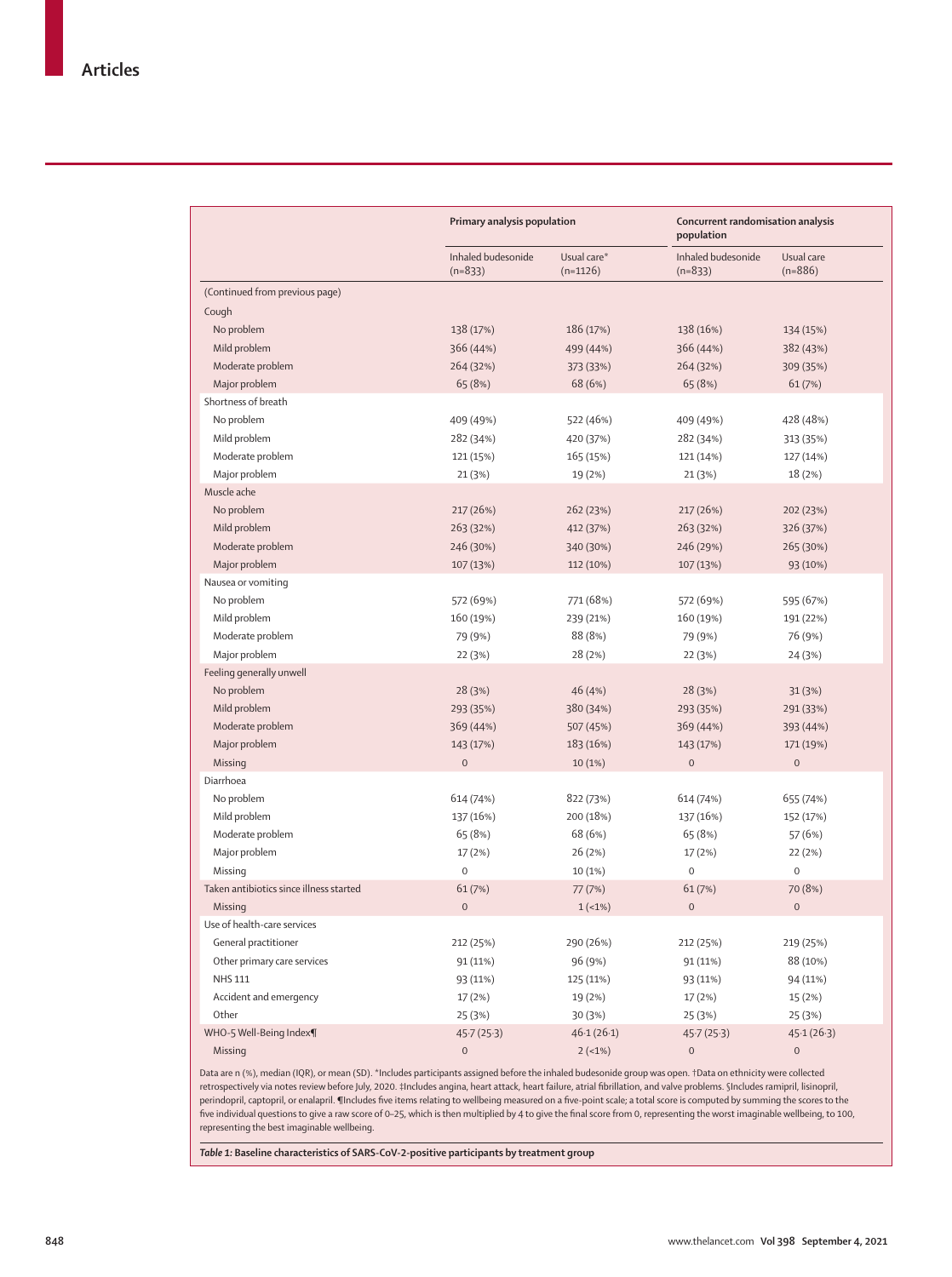## **Statistical analysis**

Sample size calculation and statistical analysis are detailed in the adaptive design report (appendix pp 130–230) and the master statistical analysis plan (appendix pp 81–129). In the adaptive design report, we justify sample sizes by simulating the operating characteristics of the adaptive design in multiple scenarios, which explicitly account for responseadaptive randomisation, early stopping for futility or success, and multiple interventions. Briefly, for the primary outcome analyses, assuming a median time to recovery of 9 days in the usual care group, about 400 participants per group would provide 90% power to detect a 2-day difference in median recovery time. Assuming 5% hospital admission in the usual care group, about 1500 participants per group would provide 90% power to detect a 50% reduction in the relative risk of hospital admission or death.

The first coprimary outcome, time to first self-reported recovery, was analysed using a Bayesian piecewise exponential model. The second coprimary outcome, hospital admission or death, was analysed using a Bayesian logistic regression model. Both models were regressed on treatment group and stratification covariates (age <65 years *vs* ≥65 years and comorbidity yes *vs* no). These primary outcomes were assessed using a gate-keeping strategy to preserve the overall type I error without additional adjustments for multiple hypotheses. The hypothesis for the time to first recovery endpoint was assessed first, and if the null hypothesis was rejected, the hypothesis for the second coprimary endpoint of hospital admission or death was assessed. In the context of multiple interim analyses, the master protocol specifies that each null hypothesis is rejected if the Bayesian posterior probability of superiority exceeded 0**·**99 for the time to recovery endpoint and  $0.975$  (via gate keeping) for the hospital admission or death endpoint.

At the beginning of the trial, because of initial difficulties with community SARS-CoV-2 PCR testing in the UK, participants with suspected COVID-19 were included in the primary analysis population, irrespective of confirmatory testing. When testing became more accessible, the trial steering committee recommended restricting the primary analysis population to those with confirmed COVID-19. This change was included in protocol, version 7.1, on Feb 22, 2021, and approved on March 15, 2021, before any interim budesonide results were disclosed to the trial management group. Therefore, the prespecified primary analysis population includes all eligible SARS-CoV-2-positive participants randomly assigned to budesonide, usual care, and other interventions, from the start of the platform trial until the budesonide group was closed, on March 31, 2021. This population includes participants randomly assigned to usual care before the budesonide group opened, who might differ from concurrently assigned participants



*Figure 2:* **Time to first reported recovery**

(A) SARS-CoV-2-positive primary analysis population. (B) Concurrent randomisation SARS-CoV-2-positive population.

because of changes in the inclusion or exclusion criteria (eg, current inhaled corticosteroid use was only added as an exclusion criterion when the budesonide group opened), and changes over time in circulating SARS-CoV-2 or usual care, including increasing availability of vaccinations. Therefore, the primary analysis models include parameters to adjust for this temporal drift in the trial population, by estimating the primary endpoint in the usual care group across time via Bayesian hierarchical modelling. We also accounted for potential temporal drift by conducting a prespecified sensitivity analysis of the primary outcomes using the concurrent assigned population; defined as all SARS-CoV-2-positive participants randomly assigned during the time period when the budesonide group was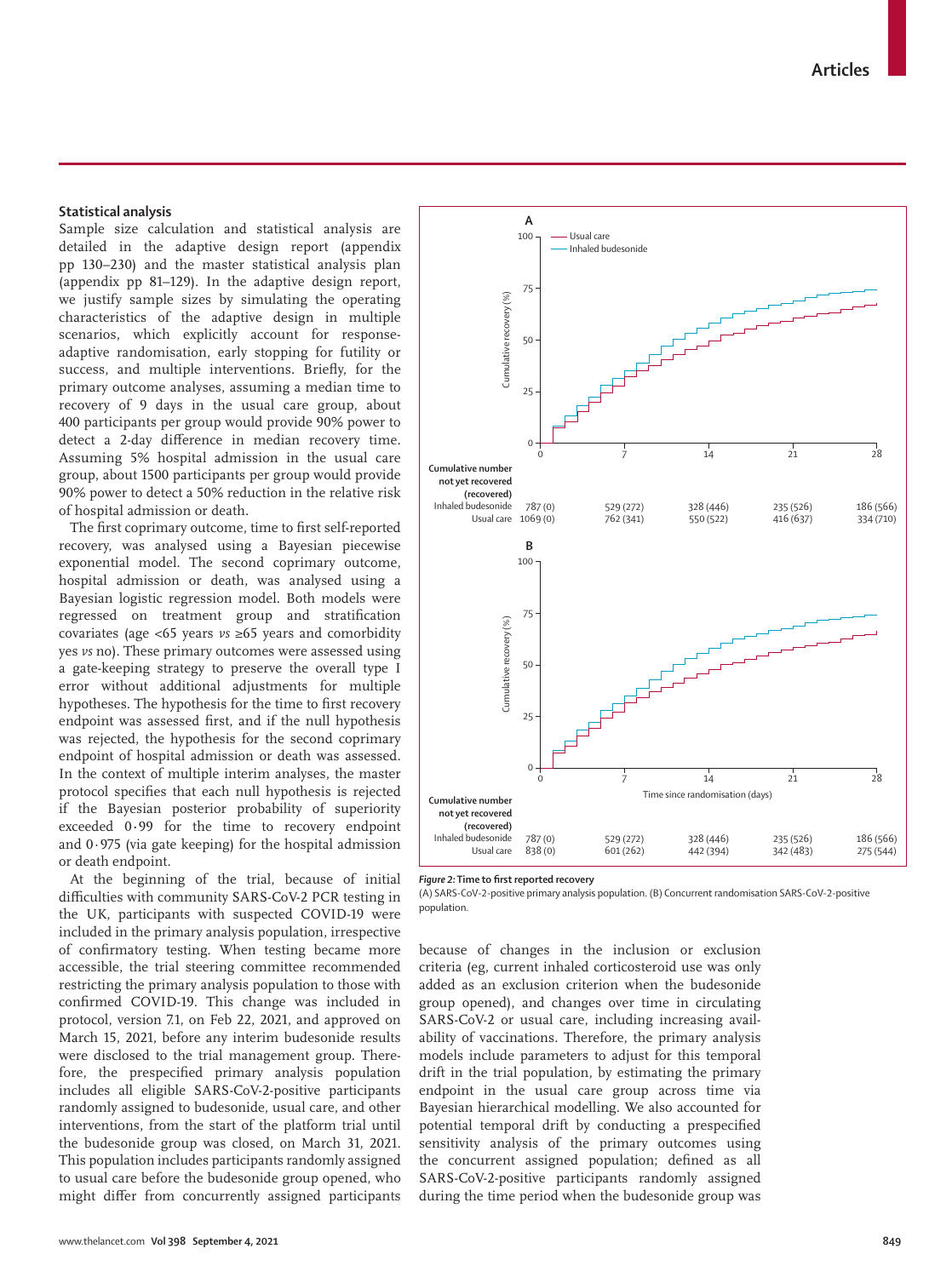|                                                                                                                                                                                                                                                                                                                                                                                                                                                                                                                                           | Inhaled budesonide<br>(95% BCI) | Usual care<br>(95% BCI) | <b>Estimated benefit</b><br>median time to recovery<br>or hospital admission or<br>death rate (95% BCI) | Hazard ratio or<br>odds ratio<br>(95% BCI) | Probability of<br>superiority |  |  |  |
|-------------------------------------------------------------------------------------------------------------------------------------------------------------------------------------------------------------------------------------------------------------------------------------------------------------------------------------------------------------------------------------------------------------------------------------------------------------------------------------------------------------------------------------------|---------------------------------|-------------------------|---------------------------------------------------------------------------------------------------------|--------------------------------------------|-------------------------------|--|--|--|
| Primary analysis-SARS-CoV-2-positive participants                                                                                                                                                                                                                                                                                                                                                                                                                                                                                         |                                 |                         |                                                                                                         |                                            |                               |  |  |  |
| Number of participants                                                                                                                                                                                                                                                                                                                                                                                                                                                                                                                    | 787                             | 1069                    |                                                                                                         | $\ddotsc$                                  | $\ddotsc$                     |  |  |  |
| Time to first reported recovery, days*                                                                                                                                                                                                                                                                                                                                                                                                                                                                                                    | 11.8 (10.0 to 14.1)             | 14.7 (12.3 to 18.0)     | 2.94 (1.19 to 5.11)                                                                                     | 1.21(1.08 to 1.36)                         | >0.999                        |  |  |  |
| Hospital admission or death at 28 days†                                                                                                                                                                                                                                                                                                                                                                                                                                                                                                   | $6.8\%$ (4.1 to 10.2)           | 8.8% (5.5 to 12.7)      | $2.0\%$ (-0.2 to 4.5)                                                                                   | 0.75 (0.55 to 1.03)                        | 0.963                         |  |  |  |
| Secondary analysis-all participants                                                                                                                                                                                                                                                                                                                                                                                                                                                                                                       |                                 |                         |                                                                                                         |                                            |                               |  |  |  |
| Number of participants                                                                                                                                                                                                                                                                                                                                                                                                                                                                                                                    | 990                             | 1858                    |                                                                                                         | $\ddotsc$                                  | $\ldots$                      |  |  |  |
| Time to first reported recovery, days*                                                                                                                                                                                                                                                                                                                                                                                                                                                                                                    | 10.9 (8.9 to 13.2)              | 13.3 (11.1 to 16.7)     | 2.54 (1.00 to 4.54)                                                                                     | 1.18(1.07 to 1.30)                         | >0.999                        |  |  |  |
| Hospital admission or death at 28 days†                                                                                                                                                                                                                                                                                                                                                                                                                                                                                                   | 5.8% (3.4 to 8.6)               | 7.3% (4.5 to 10.6)      | $1.5\%$ (-0.3 to 3.6)                                                                                   | 0.78 (0.57 to 1.04)                        | 0.953                         |  |  |  |
| Sensitivity analysis-concurrent randomisation population                                                                                                                                                                                                                                                                                                                                                                                                                                                                                  |                                 |                         |                                                                                                         |                                            |                               |  |  |  |
| Number of participants                                                                                                                                                                                                                                                                                                                                                                                                                                                                                                                    | 787                             | 838                     |                                                                                                         | $\ddotsc$                                  | $\ldots$                      |  |  |  |
| Time to first reported recovery, days*                                                                                                                                                                                                                                                                                                                                                                                                                                                                                                    | 11.7 (9.8 to 14.2)              | 15.0 (12.5 to 18.3)     | $3.26$ (1.46 to 5.43)                                                                                   | 1.24 (1.10 to 1.39)                        | >0.999                        |  |  |  |
| Hospital admission or death at 28 days†                                                                                                                                                                                                                                                                                                                                                                                                                                                                                                   | $6.6\%$ (3.8 to 10.1)           | 8.9% (5.2 to 13.1)      | 2.2% (0.0 to 4.9)                                                                                       | 0.73 (0.53 to 1.00)                        | 0.975                         |  |  |  |
| BCI=Bayesian credible interval. *Estimated benefit in median times to recovery are derived from a Bayesian piecewise exponential model adjusted for age and comorbidity at<br>baseline, with 95% BCI; a positive value in estimated benefit in median time to recovery (or hazard ratio >1) corresponds to a reduction in time to recovery in days with<br>budesonide compared with usual care; treatment superiority is declared if probability of superiority is ≥0.99 versus usual care. †Estimated absolute percentage differences in |                                 |                         |                                                                                                         |                                            |                               |  |  |  |

hospital admission or death were derived from a Bayesian logistic regression model adjusted for age and comorbidity at baseline, with 95% BCI; a positive value in the estimated percentage difference (or odds ratio <1) favours budesonide; treatment superiority is declared if probability of superiority is ≥0·975 versus usual care.

*Table 2:* **Primary outcomes (model-based estimates)**

active. To establish the applicability of our results to situations where PCR testing might not be readily available, we also did secondary analyses of time to recovery and COVID-19-related hospital admission or death among the overall study population, irrespective of SARS-CoV-2 status.

Analysis of all secondary outcomes and prespecified subgroup analyses were done in SARS-CoV-2-positive participants eligible for budesonide and concurrently assigned to budesonide or usual care—the concurrent randomisation and eligible SARS-CoV-2-positive population. Secondary time-to-event outcomes were analysed using Cox proportional hazard models, and binary outcomes were analysed using logistic regression, adjusting for comorbidity, age, duration of illness, and vaccination status. Because of the high proportion of participants contributing to the analysis of primary outcomes (95·3%), we did not explore the potential impact of missing data. All model assumptions were checked and validated.

The primary outcomes were assessed in all participants, excluding those who were ineligible, withdrew consent, had no diary information, or who recovered on day 0. Analyses were done using R (version 3.6.0) and Stata (version 16.1). An independent trial steering committee and data monitoring and safety committee provided trial oversight. The trial is registered at the ISRCTN registry (ISRCTN86534580) and is ongoing.

#### **Role of the funding source**

The funder had no role in study design, data collection, data analysis, data interpretation, or writing of the report.

### **Results**

The first participant was randomised into PRINCIPLE on April 2, 2020. Enrolment into the budesonide group started on Nov 27, 2020. On March 31, 2021, the trial steering committee advised the trial management group to stop randomisation to budesonide because the prespecified superiority criterion had been met on time to recovery, and accumulating enough data to reach futility or superiority criteria on hospital admission or death was unlikely because of decreases in hospital admissions associated with the UK lockdown and vaccination programme.<sup>22</sup>

38 520 patients were screened for eligibility, of whom 4700 were randomly assigned to budesonide (n=1073), usual care alone (n=1988), or other treatments (n=1639; figure 1). 3979 (87%) of 4594 eligible participants had a SARS-CoV-2 test result available, and 2655 (67%) of the 3979 tested positive. To protect the integrity of the platform trial and other interventions, we provide descriptive summaries of only those participants randomly assigned to budesonide and usual care. In SARS-CoV-2-positive participants, the mean age was 64·2 years (SD 7·6), 1805 (92%) of 1959 participants were White, and 1581 (81%) had comorbidities. Median time from symptom onset was 6 days (IQR 4–9). Baseline characteristics were similar between the treatment groups (table 1; appendix pp 237–38). Data on inhaled corticosteroid use was only collected once the budesonide group opened; 27 (3%) of 886 participants in the concurrently randomised usual care group reported taking inhaled corticosteroids at randomisation (these participants had been randomised between usual care and other interventions because they were not eligible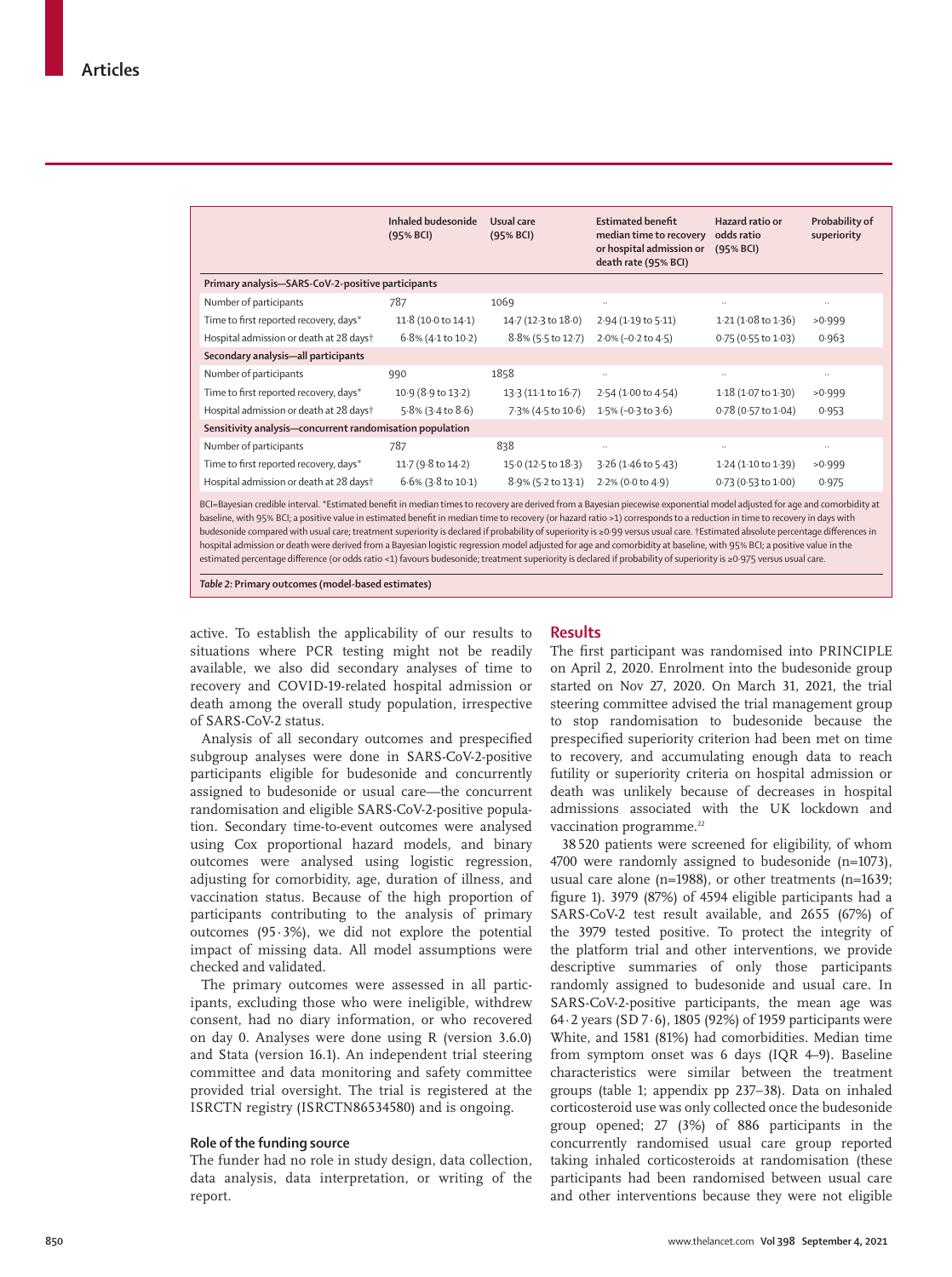|                                                                                                             | <b>Inhaled</b><br>budesonide | Usual care                | <b>Estimated treatment</b><br>effect (95% CI) | p value   |
|-------------------------------------------------------------------------------------------------------------|------------------------------|---------------------------|-----------------------------------------------|-----------|
| Early sustained recovery                                                                                    | 251/781 (32%)                | 173/794 (22%)             | $1.48$ (1.26 to 1.75) <sup>*</sup>            | < 0.0001  |
| Sustained recovery                                                                                          | 462/787 (59%)                | 390/799 (49%)             |                                               |           |
| Time to sustained recovery, days                                                                            | 23 (9 to not<br>reached)     | 28 (15 to not<br>reached) | 1.39 (1.21 to 1.59) <sup>†</sup>              | < 0.0001  |
| Alleviation of all symptoms                                                                                 | 630/701 (90%)                | 666/732 (91%)             | $\ddotsc$                                     | $\ddotsc$ |
| Time to alleviation of all symptoms, days                                                                   | 4(2 to 9)                    | 5(2 to 10)                | 1.07 (0.96 to 1.19) <sup>†</sup>              | 0.26      |
| Sustained alleviation of all symptoms                                                                       | 579/701 (83%)                | 597/731 (82%)             | $\ddot{\phantom{0}}$                          | $\ddotsc$ |
| Time to sustained alleviation of all symptoms, days                                                         | 8 (3 to 24)                  | 12 (5 to 26)              | 1.13 (1.01 to 1.27) <sup>†</sup>              | 0.037     |
| Initial reduction of severity of symptoms                                                                   | 662/786 (84%)                | 650/797 (82%)             |                                               | $\ddotsc$ |
| Time to initial reduction of severity of symptoms, days                                                     | 7 (3 to 14)                  | 8 (3 to 20)               | 1.19 (1.07 to 1.32) <sup>†</sup>              | 0.0019    |
| Illness severity rating (1 worst, 10 best), mean (SD) [n]                                                   |                              |                           |                                               |           |
| Day 7                                                                                                       | 7.0(1.8)[747]                | 6.6(1.9)[759]             | 0.33 (0.14 to 0.52)‡                          | 0.0001    |
| Day 14                                                                                                      | 7.9(1.7)[745]                | 7.5(1.7)[763]             | 0.37 (0.17 to 0.57)‡                          | < 0.0001  |
| Day 21                                                                                                      | 8.4(1.5)[623]                | 7.9(1.6)[612]             | 0.38 (0.15 to 0.61)‡                          | 0.0001    |
| Day 28                                                                                                      | 8.4(1.5)[759]                | 8.2(1.5)[772]             | 0.19 (-0.07 to 0.44)‡                         | 0.16      |
| WHO-5 Well-Being Index, mean (SD) [n]                                                                       |                              |                           |                                               |           |
| Day 14                                                                                                      | 42.5 (25.0) [713]            | 39.4 (24.4) [724]         | 2.97 (0.64 to 5.30)‡                          | 0.013     |
| Day 28                                                                                                      | 54.6(25.1)[713]              | 52.0(24.8)[721]           | 2.36 (0.03 to 4.69)‡                          | 0.047     |
| Self-reported contact with at least one health-care service                                                 | 416/778 (54%)                | 466/787 (59%)             | 0.90 (0.83 to 0.98)*                          | 0.017     |
| General practioner reported contact with at least one health-care service                                   | 305/602 (51%)                | 351/607 (58%)             | $0.87$ (0.79 to 0.97)*                        | 0.010     |
| New infections in household                                                                                 | 197/772 (26%)                | 214/782 (27%)             | 0.93 (0.79 to 1.10)*                          | 0.40      |
| Prescription of antibiotics                                                                                 | 42/550 (8%)                  | 53/543 (10%)              | 0.78 (0.53 to 1.15)*                          | 0.24      |
| Hospital assessment without admission                                                                       | 22/786 (3%)                  | 22/797 (3%)               | 1.01 (0.57 to 1.82)*                          | >0.99     |
| Oxygen administration                                                                                       | 50/774 (7%)                  | 73/785 (9%)               | 0.69 (0.49 to 0.98)*                          | 0.039     |
| Mechanical ventilation                                                                                      | 13/776 (2%)                  | 14/784 (2%)               | 0.94 (0.44 to 1.98) §                         | >0.99     |
| Intensive care unit admission                                                                               | 10/771 (1%)                  | 21/779 (3%)               | 0.48 (0.23 to 1.01) §                         | 0.068     |
| Duration of hospital admission, days, median (IQR) [n]                                                      | 9.5 (5 to 28) [70]           | 10 (4 to 29) [95]         | $-0.70$ ( $-6.34$ to $4.94$ )                 | 0.81      |
| WHO ordinal scale of clinical progression                                                                   |                              |                           |                                               |           |
| Not admitted to hospital                                                                                    | 715/787 (91%)                | 701/799 (88%)             | 0.73 (0.53 to 1.01)                           | 0.056     |
| Admitted to hospital without need for supplemental oxygen                                                   | 17/787 (2%)                  | 21/799 (3%)               |                                               |           |
| Admitted to hospital with need for supplemental oxygen                                                      | 36/787 (5%)                  | 56/799 (7%)               |                                               |           |
| Admitted to hospital with need for non-invasive positive pressure<br>ventilation or high-flow nasal cannula | 0/787                        | $1/799$ (<1%)             |                                               |           |
| Admitted to hospital with need for mechanical ventilation or<br>extracorporeal membrane oxygenation         | 13/787 (2%)                  | 10/799 (1%)               |                                               |           |
| Death                                                                                                       | 6/787(1%)                    | 10/799 (1%)               |                                               |           |

baseline, duration of illness, and vaccination status at baseline. †Estimated hazard ratio derived from a Cox proportional hazard model adjusted for age, comorbidity at baseline, duration of illness, and vaccination status at baseline, with 95% CI. ‡Mixed-effects model adjusting for age, comorbidity, duration of illness, vaccination status at baseline, and time; participant was fitted as a random effect; WHO-5 score was also adjusted for the score at baseline. §Unadjusted relative risks due to low event rate. ¶Adjusted difference in medians derived from quantile regression adjusted for age, comorbidity at baseline, duration of illness, and vaccination status at baseline. ||Proportional odds ratio derived from ordinal logistic regression adjusted for age, comorbidity at baseline, duration of illness, and vaccination status at baseline.

*Table 3:* **Secondary outcomes**

for budesonide). Of 969 participants randomly assigned to budesonide who provided medication use information, 772 (80%) reported taking budesonide for at least 7 days.

The Bayesian primary analysis model includes data from 2530 (95%) of 2655 SARS-CoV-2-positive participants who provided follow-up data and were randomly assigned to inhaled budesonide (n=787), usual care alone (n=1069), and other treatments (n=674). In the primary analysis population, the observed median time to first recovery was 11 days (5–not reached) in the inhaled budesonide group compared with 15 days (6–not reached) in the usual care group (figure 2A). Based on the Bayesian primary analysis model, there was evidence of a benefit in time-to-first-recovery in the budesonide group versus usual care group, with a hazard ratio of 1·21 (95% Bayesian credible interval [BCI] 1·08–1·36), an estimated 11·8 days (95% BCI 10·0–14·1) versus 14·7 days (12 $\cdot$ 3-18 $\cdot$ 0), and estimated median benefit of 2 $\cdot$ 94 days (95% BCI 1 $\cdot$ 19 $-$ 5 $\cdot$ 11). The probability of superiority was greater than 0·999, which met the prespecified superiority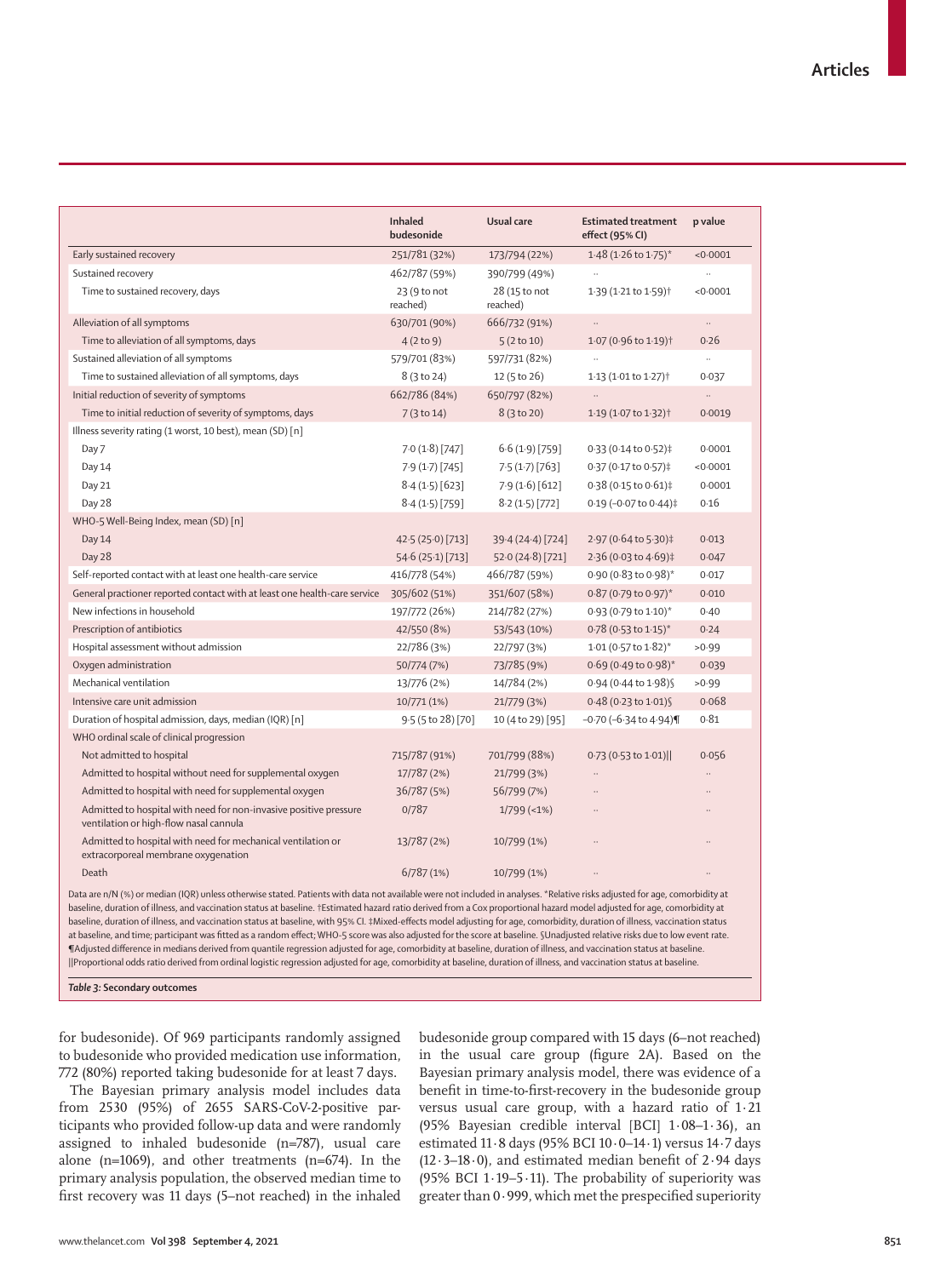| $\mathsf{A}$                                | <b>Budesonide</b><br>qroup (n/N) | Usual care<br>qroup (n/N) |                                               | Adjusted hazard ratio<br>(95% CI) | $p_{\text{interaction}}$ |
|---------------------------------------------|----------------------------------|---------------------------|-----------------------------------------------|-----------------------------------|--------------------------|
| Age, years                                  |                                  |                           |                                               |                                   |                          |
| $<$ 65 (n=573)                              | 204/286                          | 183/287                   |                                               | $1.27(1.04-1.55)$                 |                          |
| ≥65 (n=1013)                                | 362/501                          | 336/512                   |                                               | $1.25(1.07 - 1.45)$               | 0.90                     |
| Comorbidity                                 |                                  |                           |                                               |                                   |                          |
| No (n=326)                                  | 121/159                          | 118/167                   |                                               | $1.16(0.90 - 1.50)$               |                          |
| Yes (n=1260)                                | 445/628                          | 401/632                   |                                               | $1.28(1.12 - 1.47)$               | 0.50                     |
| <b>Duration of illness</b>                  |                                  |                           |                                               |                                   |                          |
| $\leq$ 7 days (n=996)                       | 353/491                          | 334/505                   |                                               | $1.22(1.05-1.42)$                 | 0.56                     |
| >7 days (n=590)                             | 213/296                          | 185/294                   |                                               | $1.32(1.08-1.60)$                 |                          |
| Symptom severity score                      |                                  |                           |                                               |                                   |                          |
| $<$ 6 (n=637)                               | 248/321                          | 233/316                   |                                               | $1.23(1.03 - 1.48)$               | 0.70                     |
| ≥6 (n=948)                                  | 317/465                          | 286/483                   |                                               | $1.28(1.10-1.51)$                 |                          |
| COPD, asthma, or lung disease*              |                                  |                           |                                               |                                   |                          |
| No (n=1456)                                 | 518/719                          | 473/737                   |                                               | $1.28(1.13 - 1.45)$               | 0.30                     |
| Yes (n=130)                                 | 48/68                            | 46/62                     |                                               | $1.02(0.68 - 1.53)$               |                          |
| Received more than one dose of vaccination* |                                  |                           |                                               |                                   |                          |
| No (n=1389)                                 | 488/685                          | 460/704                   |                                               | $1.21(1.06-1.37)$                 | 0.10                     |
| Yes (n=197)                                 | 78/102                           | 59/95                     |                                               | $1.63(1.16-2.29)$                 |                          |
|                                             |                                  | 0.5                       | 1.5<br>$1-0$                                  | $2-0$                             |                          |
|                                             |                                  |                           | Favours usual care Favours inhaled budesonide |                                   |                          |

**B**

**A**

| ◡                                           | <b>Budesonide</b><br>group (n/N) | Usual care<br>qroup (n/N) |                                               | Adjusted odds ratio<br>(95% CI) | $p_{\text{interaction}}$ |
|---------------------------------------------|----------------------------------|---------------------------|-----------------------------------------------|---------------------------------|--------------------------|
| Age, years                                  |                                  |                           |                                               |                                 |                          |
| $<$ 65 (n=573)                              | 27/286                           | 27/287                    |                                               | $1.03(0.59 - 1.80)$             | 0.13                     |
| $\ge 65$ (n=1013)                           | 45/501                           | 71/512                    |                                               | $0.60(0.40 - 0.90)$             |                          |
| Comorbidity                                 |                                  |                           |                                               |                                 |                          |
| No $(n=326)$                                | 11/159                           | 15/167                    |                                               | $0.77(0.34 - 1.73)$             | 0.87                     |
| Yes (n=1260)                                | 61/628                           | 83/632                    |                                               | $0.71(0.50-1.02)$               |                          |
| <b>Duration of illness</b>                  |                                  |                           |                                               |                                 |                          |
| $\leq$ 7 days (n=996)                       | 58/491                           | 67/505                    |                                               | $0.88(0.60 - 1.29)$             | 0.059                    |
| >7 days (n=590)                             | 14/296                           | 31/294                    |                                               | $0.42(0.22 - 0.82)$             |                          |
| Symptom severity score                      |                                  |                           |                                               |                                 |                          |
| $<$ 6 (n=637)                               | 18/321                           | 19/316                    |                                               | $0.97(0.50 - 1.90)$             | 0.30                     |
| ≥6 (n=948)                                  | 54/465                           | 79/483                    |                                               | $0.66(0.45 - 0.97)$             |                          |
| COPD, asthma, or lung disease*              |                                  |                           |                                               |                                 |                          |
| No (n=1456)                                 | 69/719                           | 89/737                    |                                               | $0.77(0.55 - 1.08)$             | 0.18                     |
| Yes (n=130)                                 | 3/68                             | 9/62                      |                                               | $0.29(0.08 - 1.15)$             |                          |
| Received more than one dose of vaccination* |                                  |                           |                                               |                                 |                          |
| No (n=1389)                                 | 68/685                           | 94/704                    |                                               | $0.72(0.51 - 1.00)$             | 0.85                     |
| Yes (n=197)                                 | 4/102                            | 4/95                      |                                               | $0.83(0.20 - 3.43)$             |                          |
|                                             |                                  | 0.05                      | 0.15<br>0.5<br>$1-0$<br>1.520                 |                                 |                          |
|                                             |                                  |                           | Favours inhaled budesonide Favours usual care |                                 |                          |

*Figure 3:* **Forest plot of subgroup analysis of time to first reported recovery (A) and COVID-19-related hospital admission or death (B) in the concurrent randomisation and budesonide-eligible SARS-CoV-2-positive population** COPD=chronic obstructive pulmonary disease. \*Not prespecified.

threshold (table 2). The treatment effect was consistent in the concurrent randomisation and overall study population (table 2, figure 2B).

In the primary analysis population, 72 (9%) of 787 participants were admitted to hospital or died due to

COVID-19 in the inhaled budesonide group (71 hospital admissions, of whom five died, and one death without hospital admission) compared with 116 (11%) of 1069 in the usual care group (114 hospital admissions, of whom nine died, and two deaths without hospital admission).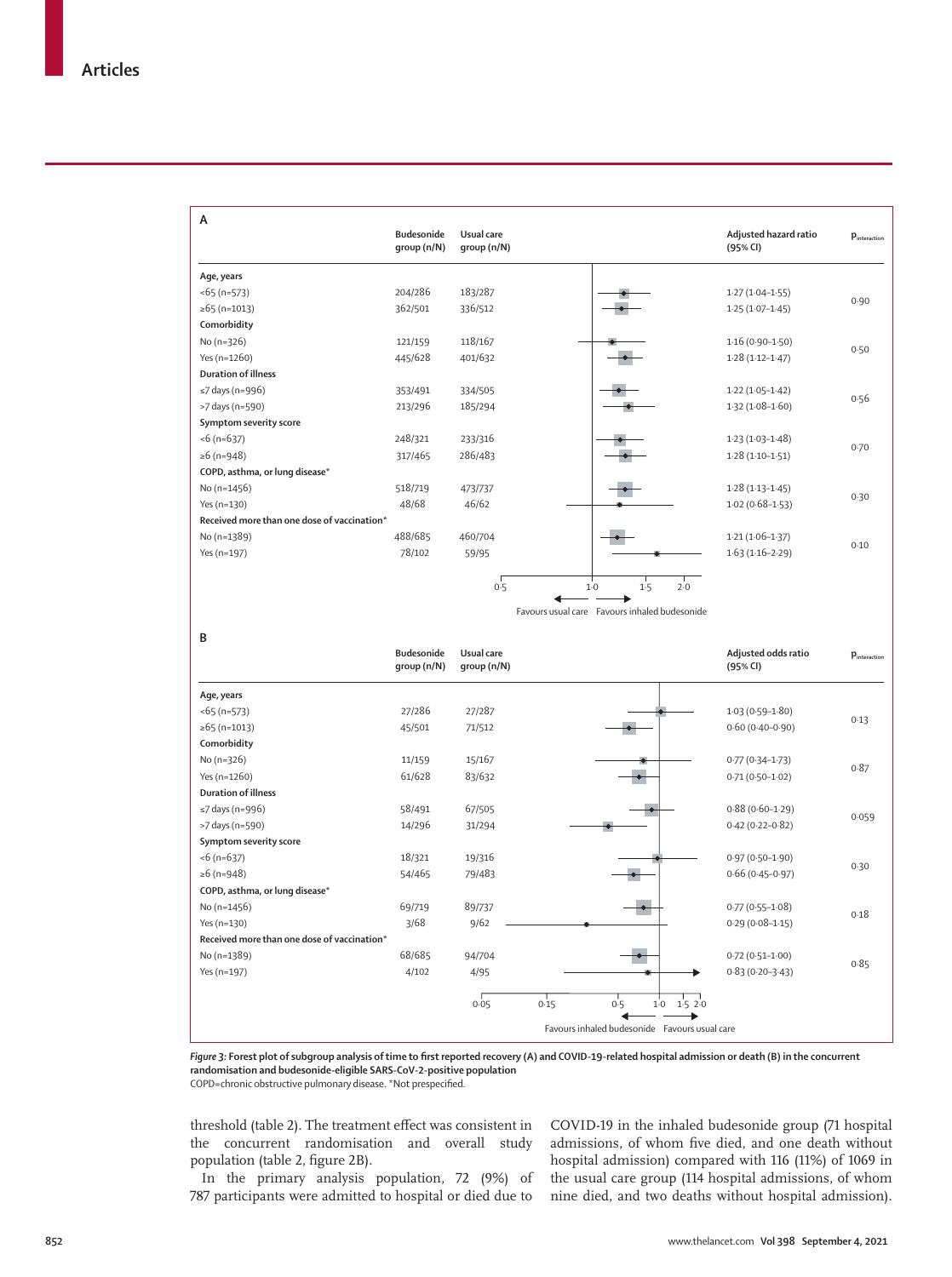In the Bayesian primary analysis model comparing hospital admissions or death between the budesonide group and usual care group, the odds ratio was 0·75 (95% BCI 0 $\cdot$  55 to 1 $\cdot$  03), with an estimated rate of 6 $\cdot$ 8% (95% BCI 4·1 to 10·2) versus 8·8% (5·5 to 12·7), and an estimated absolute percentage difference of 2·0% (95% BCI –0·2 to 4·5; table 2). The probability of superiority was 0·963, which was below the predefined superiority threshold of 0·975. Results were similar in the concurrent randomisation population (probability of superiority 0·975) and the overall study population (probability of superiority 0·953; table 2).

Analysis of secondary outcomes (table 3), using the concurrent randomisation and eligible SARS-CoV-2 positive population (787 in the budesonide group and 799 in the usual care group), showed evidence of a benefit with budesonide in early sustained recovery, the daily illness severity rating over 28 days (appendix p 231), the WHO-5 Well-Being Index, health-care service use, oxygen administration, time to sustained recovery (appendix p 232), time to sustained alleviation of all symptoms (appendix p 233), and time to reduction of symptom severity (appendix p 234). There was no clear evidence of benefit for any other secondary outcomes.

In the prespecified subgroup analyses, there was no evidence that symptom duration before randomisation, baseline symptom severity score, age, or comorbidity modified the effect of budesonide on time to first reported recovery or hospital admission or death (figure 3). In post-hoc subgroup analyses, there was no evidence that the effect of budesonide differed by vaccination status or chronic lung disease status (figure 3), although numbers were small, particularly for chronic lung disease because those already using inhaled corticosteroids were ineligible for randomisation to budesonide. Regarding serious adverse events, there were two hospital admissions unrelated to COVID-19 in the budesonide group and four in the usual care group (appendix p 241).

# **Discussion**

This analysis from a platform, randomised trial involving people in the community with COVID-19 at increased risk of an adverse outcome, found that participants using inhaled budesonide recovered an estimated 2·94 days sooner, had a greater sense of wellbeing while recovering, and once recovered, more often remained well (sustained recovery). The budesonide group did not meet the prespecified superiority threshold for the COVID-19 related hospital admission or death outcome before data cutoff, but this might have been due to the rapid decrease in rate of hospital admissions or deaths in March and April, 2021, in the UK, because of the vaccination programme and lockdown measures. Overall, the consistency of these findings across both primary and secondary endpoints provides the strongest evidence thus far of an effective, safe, cheap, and readily available treatment for COVID-19 in the community.

PRINCIPLE is the largest randomised trial thus far to assess inhaled budesonide for community treatment of COVID-19. Our results are consistent with the STOIC phase 2 trial of 146 adults, in which inhaled budesonide reduced COVID-19-related emergency assessments or hospital admissions, compared with usual care, and selfreported recovery favoured budesonide by 1 day.13 Several randomised trials have shown that systemic corticosteroids reduce mortality among people admitted to hospital with COVID-19,<sup>8,9</sup> with the RECOVERY trial finding greatest benefit in mechanically ventilated patients, with no benefit or possibly harm in patients admitted to hospital not requiring oxygen.<sup>8</sup>

The pragmatic design of the PRINCIPLE trial allowed for efficient analysis of the effectiveness of budesonide as an early, standalone intervention as it might be used in the community. We focused on patients at increased risk of complications, explaining the higher proportion who were admitted to hospital than in other community COVID-19 trials.24,27 We used routine electronic health records to confirm hospital admission or death, and obtained primary outcome data on more than 95% of participants. We did secondary analyses of the coprimary outcomes in patients with suspected COVID-19 but without PCR-confirmed SARS-CoV-2 infection, because this reflects community testing conditions early in the UK pandemic, and low availability of SARS-CoV-2 testing might necessitate early empirical treatment in other community and low-resource settings. Furthermore, variation in PCR testing sensitivity, particularly when the test is self-administered, means that some participants will have had false negative tests.<sup>28</sup> Primary outcome estimates were similar in the SARS-CoV-2 positive population, all participants irrespective of SARS-CoV-2 status, and the concurrent randomisation SARS-CoV-2-positive population.

Similar to other large COVID-19 platform trials, $8,29$  we used a pragmatic, open-label design because we aimed to assess the addition of budesonide to usual care, rather than to assess benefit of budesonide compared with a placebo. Our study therefore answers a question that is immediately relevant to policy makers—what would be the effect, compared with usual care, of introducing inhaled budesonide for community treatment of COVID-19? However, inhalers have been documented to have placebo effects in chronic respiratory conditions, which could have affected our self-reported time-torecovery outcome. We used this outcome because it was of greatest interest to our patient and public contributors and is best ascertained by direct patient report, rather than by surrogate measures. We found no evidence of a placebo effect in analyses of other (pill) treatments in this trial platform,15,16 and the hospital admissions or deaths outcome is less likely to be influenced by placebo effects.

This trial has provided evidence of a safe and cheap community treatment for COVID-19 that reduces symptom burden and enhances sustained recovery over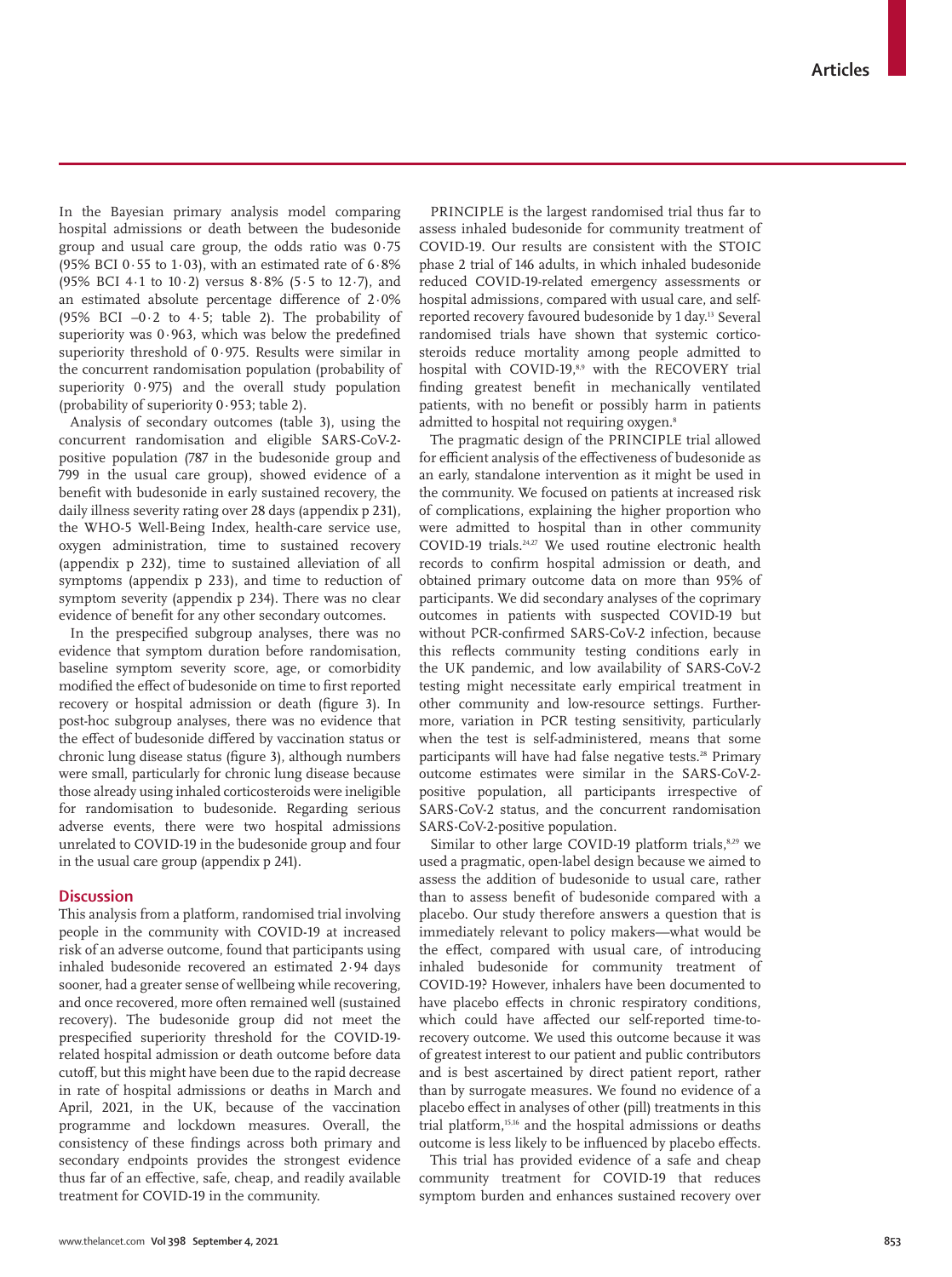28 days, with a high probability of also reducing the need for hospital admission, albeit just below the prespecified superiority threshold in the primary analysis population. With ongoing, severe COVID-19 surges occurring globally, the need for effective, accessible treatments in the community that can reduce illness duration and prevent overburdening of hospitals and health-care services remains an urgent global priority. Inhaled budesonide is available in many primary care settings and is included in the WHO list of essential medicines.30 Further work is needed to establish how budesonide affects COVID-19 pathophysiology, the effectiveness of other inhaled corticosteroids, and the effect on so-called long COVID. A small proportion of our study population had received a SARS-CoV-2 vaccine. Although we found no evidence of a difference in the effect of budesonide by vaccination status, this analysis was probably underpowered. Further work is needed to establish the effect of budesonide among fully vaccinated people with COVID-19.

Our study provides evidence that inhaled budesonide is an effective and safe treatment for people with COVID-19 in the community who are at increased risk of adverse outcomes.

#### **Contributors**

CCB and FDRH decided to publish the paper. MB, PJB, REKR, DVN, DR, MIA, and SR contributed to the development of the intervention-specific appendix for inhaled budesonide. BRS, NB, L-MY, CCB, FDRH, GH, MS, OVH, OG, JD, and DR contributed to trial design. SdL, PHE, NPBT, and MGP helped plan the trial and ongoing recruitment. EO, NPBT, and SdL were responsible for acquisition of data. CCB, L-MY, JD, BRS, MB, FDRH, GH, OVH, and OG drafted the manuscript. BRS, NB, L-MY, MAD, MF, CS, VH, and MS contributed to the statistical analysis. All authors critically revised the manuscript. The members of the PRINCIPLE Trial Collaborative Group and their roles in the conduct of the trial are listed in the appendix (p 2). All authors had full access to all of the data in the study and take final responsibility for the decision to submit for publication. MS and VH accessed and verified the underlying data.

#### **Declaration of interests**

MB reports grants from AstraZeneca, personal fees from AstraZeneca, Chiesi, and GlaxoSmithKline; and is a member of advisory boards for Albus Health and ProAxsis, outside the submitted work. DR reports being a former employee of GlaxoSmithKline, outside the submitted work. BRS, NB, MAD, MF, and CS report grants from The University of Oxford, for the University of Oxford's grant from the UK National Institute for Health Research (NIHR) and for statistical design and analyses for the PRINCIPLE trial during the conduct of the study. SdL is Director of the Oxford–Royal College of General Practitioners (RCGP) Research and Surveillance Centre and reports that through his university he has had grants outside the submitted work from AstraZeneca, GlaxoSmithKline, Sanofi, Seqirus, and Takeda for vaccine-related research, and membership of advisory boards for AstraZeneca, Sanofi, and Seqirus. MIA reports grants and personal fees from Prenetics outside the submitted work. PJB reports grants and personal fees from AstraZeneca and Boehringer Ingelheim; and personal fees from Teva and Covis, during the conduct of the study. REKR reports grants from AstraZeneca and personal fees from Boehringer Ingelheim, Chiesi UK, and GlaxoSmithKline, during the conduct of the study. SR reports grants and non-financial support from Oxford respiratory NIHR Biomedical Research Centre (BRC), during the conduct of the study; and non-financial support from AstraZeneca and personal fees from the Australian Government Research Training Program, outside the submitted work. FDRH and CCB report grants from UK Research and

Innovation, during the conduct of the study. All other authors declare no competing interests.

#### **Data sharing**

Data can be shared with qualifying researchers who submit a proposal with a valuable research question as assessed by a committee formed from the trial management group, including senior statistical and clinical representation. A contract should be signed.

#### **Acknowledgments**

We thank the patients who participated in this study. We also thank the many health and social care professionals who contributed. The PRINCIPLE trial platform is led from the Primary Care and Vaccines Collaborative Clinical Trials Unit at the University of Oxford's Nuffield Department of Primary Care Health Sciences. PRINCIPLE is supported by a large network of care homes, pharmacies, NHS 111 hubs, hospitals, and 1401 general practices across England, Wales, Scotland, and Northern Ireland. The trial is integrated with the Oxford–RCGP Research and Surveillance Centre ORCHID digital platform. PRINCIPLE has been supported by the NIHR and its Clinical Research Network, NHS DigiTrials, Public Health England, Health and Care Research Wales, NHS Research Scotland, the Health and Social Care Board in Northern Ireland, and the Therapeutics Task Force. CCB acknowledges part support as Senior Investigator of the NIHR, the NIHR Community Healthcare Medtech and In-Vitro Diagnostics Co-operative (MIC), and the NIHR Health Protection Research Unit on Health Care Associated Infections and Antimicrobial Resistance, and was a part-time salaried general practitioner for the Cwm Taf Morgannwg University Health Board. FDRH acknowledges his part support as an NIHR Senior Investigator, as Director, NIHR Applied Research Collaboration Oxford Thames Valley, as Theme Lead, NIHR Oxford BRC (University Hospitals Trust), and the NIHR Community Healthcare MIC. JD and OG are funded by the Wellcome Trust PhD Programme for Primary Care Clinicians (216421/Z/19/Z to JD and 203921/Z/16/Z to OG). GH is funded by an NIHR Advanced Fellowship and by the NIHR Community Healthcare MIC. The PRINCIPLE trial is funded by a grant to the University of Oxford from UK Research and Innovation and the Department of Health and Social Care through the NIHR as part of the UK Government's rapid research response fund. Pulmicort Turbohalers were purchased at cost. The views expressed are those of the authors and not necessarily those of the NIHR or the Department of Health and Social Care. The authors vouch for the accuracy and completeness of the data and for fidelity to the protocol.

#### **References**

- 1 Kim PS, Read SW, Fauci AS. Therapy for early COVID-19: a critical need. *JAMA* 2020; **324:** 2149–50.
- 2 Nicolau DV, Bafadhel M. Inhaled corticosteroids in virus pandemics: a treatment for COVID-19? *Lancet Respir Med* 2020; **8:** 846–47.
- 3 Halpin DMG, Faner R, Sibila O, Badia JR, Agusti A. Do chronic respiratory diseases or their treatment affect the risk of SARS-CoV-2 infection? *Lancet Respir Med* 2020; **8:** 436–38.
- 4 Finney LJ, Glanville N, Farne H, et al. Inhaled corticosteroids downregulate the SARS-CoV-2 receptor ACE2 in COPD through suppression of type I interferon. *J Allergy Clin Immunol* 2021; **147:** 510–19.e5.
- 5 Peters MC, Sajuthi S, Deford P, et al. COVID-19-related genes in sputum cells in asthma. Relationship to demographic features and corticosteroids. *Am J Respir Crit Care Med* 2020; **202:** 83–90.
- 6 Hoffmann M, Kleine-Weber H, Schroeder S, et al. SARS-CoV-2 cell entry depends on ACE2 and TMPRSS2 and is blocked by a clinically proven protease inhibitor. *Cell* 2020; **181:** 271–80.e8.
- Matsuyama S, Kawase M, Nao N, et al. The inhaled steroid ciclesonide blocks SARS-CoV-2 RNA replication by targeting the viral replication-transcription complex in cultured cells. *J Virol* 2020; **95:** e01648-20.
- 8 Horby P, Lim WS, Emberson JR, et al. Dexamethasone in hospitalized patients with Covid-19. *N Engl J Med* 2021; **384:** 693–704.
- 9 WHO Rapid Evidence Appraisal for COVID-19 Therapies Working Group, Sterne JAC, Murthy S, et al. Association between administration of systemic corticosteroids and mortality among critically ill patients with COVID-19: a meta-analysis. *JAMA* 2020; **324:** 1330–41.